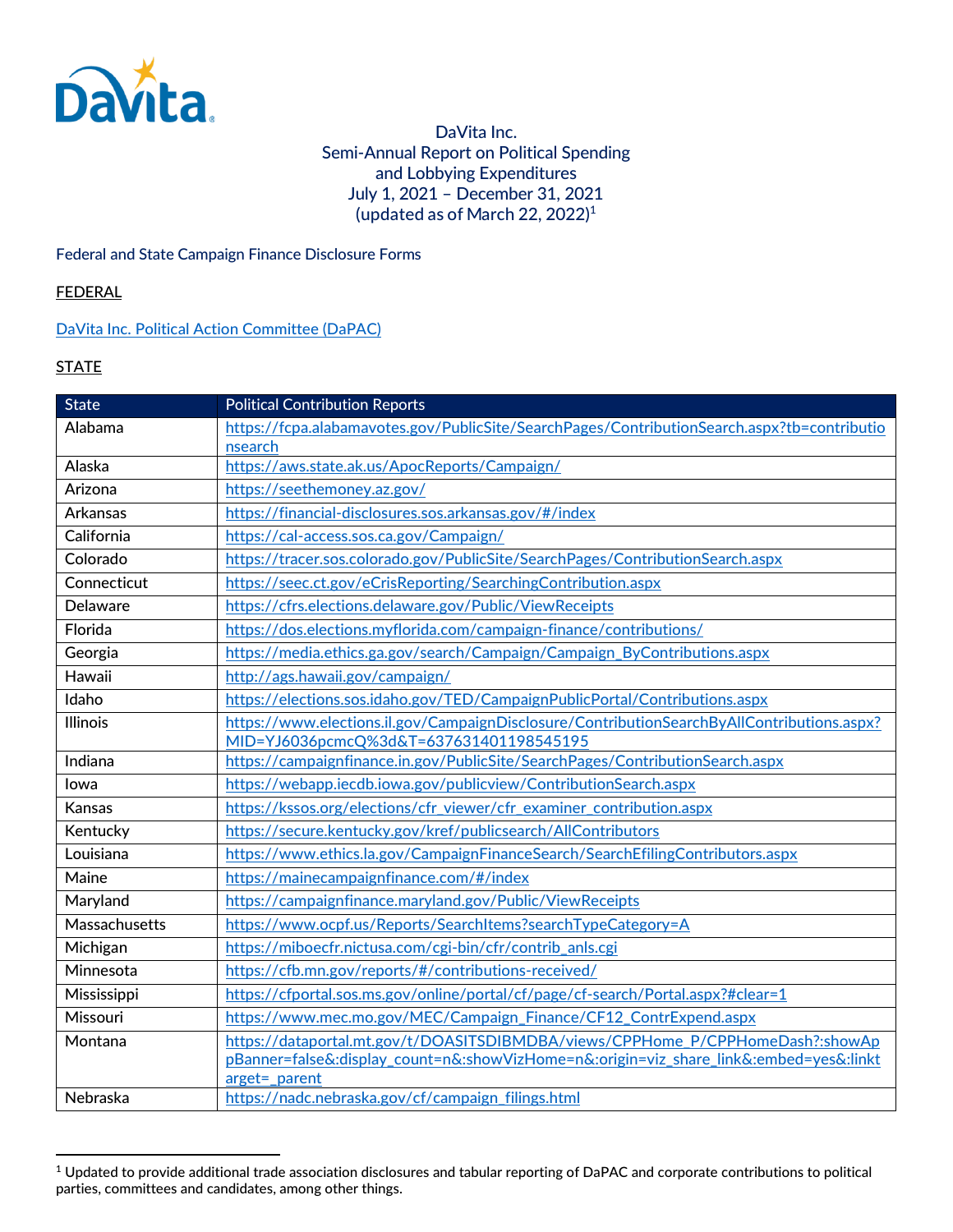| <b>State</b>         | <b>Political Contribution Reports</b>                                                                     |
|----------------------|-----------------------------------------------------------------------------------------------------------|
| Nevada               | https://www.nvsos.gov/SOSCandidateServices/AnonymousAccess/CEFDSearchUU/Search.asp                        |
|                      | x#contribution search                                                                                     |
| New Hampshire        | https://cfs.sos.nh.gov/Public/ReceiptsList                                                                |
| New Jersey           | https://www.elec.state.nj.us/publicinformation/searchdatabase.htm                                         |
| <b>New Mexico</b>    | https://www.sos.state.nm.us/candidate-and-campaigns/campaign-finance-disclosure-data/                     |
| New York             | https://www.elections.ny.gov/CampaignFinance.html                                                         |
| North Carolina       | https://cf.ncsbe.gov/CFTxnLkup/AdvancedSearch/                                                            |
| <b>North Dakota</b>  | https://cf.sos.nd.gov/search/cfsearch.aspx                                                                |
| Ohio                 | https://www6.ohiosos.gov/ords/f?p=CFDISCLOSURE:1:::NO:::                                                  |
| Oklahoma             | https://www.ok.gov/ethics/public/index.php                                                                |
| Oregon               | https://secure.sos.state.or.us/orestar/gotoPublicTransactionSearch.do?OWASP_CSRFTOKEN=                    |
|                      | L4KP-N8JY-5J8S-FYUV-1Q9U-JYK9-JRXE-PHPN                                                                   |
| Pennsylvania         | https://www.campaignfinanceonline.pa.gov/pages/CFReportSearch.aspx                                        |
| <b>Rhode Island</b>  | http://www.ricampaignfinance.com/RIPublic/Contributions.aspx                                              |
| South Carolina       | https://apps.sc.gov/PublicReporting/Contributions/Contributor.aspx                                        |
| South Dakota         | https://sdcfr.sdsos.gov/Default.aspx                                                                      |
| <b>Tennessee</b>     | https://apps.tn.gov/tncamp-app/public/cesearch.htm                                                        |
| <b>Texas</b>         | https://www.ethics.state.tx.us/search/cf/AdvancedSearch.php                                               |
| <b>Utah</b>          | https://disclosures.utah.gov/                                                                             |
| Vermont              | https://campaignfinance.vermont.gov/Public/ReceiptsList                                                   |
| Virginia             | https://www.elections.virginia.gov/candidatepac-info/reporting/index.html                                 |
| Washington           | https://www.pdc.wa.gov/browse/more-ways-to-follow-the-money/advanced-                                     |
|                      | search/contributions?category=Advanced%20Search                                                           |
| <b>West Virginia</b> | https://cfrs.wysos.gov/                                                                                   |
| Wisconsin            | https://cfis.wi.gov/Public/Registration.aspx?page=ReceiptList                                             |
| Wyoming              | https://www.wycampaignfinance.gov/WYCFWebApplication/GSF SystemConfiguration/Searc<br>hContributions.aspx |

## Top Ten Contributions

Below is a list of DaVita's and DaPAC's top ten contributions to political parties, candidates or other political committees as set forth in the links above. We believe that participation in the political process is important and has the ability to impact the lives of our teammates, patients, partners and the healthcare community as a whole. As a general matter, DaVita and DaPAC contribute in a bipartisan fashion to candidates and organizations who are supportive of improved care for individuals with kidney disease and innovation in kidney care. The Company's public policy priorities are explained below under the heading "DaVita's Position on Key Policy Priorities," and DaVita's and DaPAC 's contributions, including to each of the Top Ten contributions below, are intended to help elect candidates who support issues aligned with these priorities.

|                | Contribution                     | <b>Link</b> | Contributor (DVA / DaPAC) |
|----------------|----------------------------------|-------------|---------------------------|
| 1.             | California Republican Party      | <b>HERE</b> | <b>DVA</b>                |
| 2 <sub>1</sub> | Californians for Jobs and a      | <b>HERE</b> | <b>DVA</b>                |
|                | <b>Strong Economy</b>            |             |                           |
|                | 3. Committee to Engage and       | <b>HERE</b> | <b>DVA</b>                |
|                | <b>Empower California Voters</b> |             |                           |
|                | 4. California Neighborhood       | <b>HERE</b> | <b>DVA</b>                |
|                | <b>Empowerment Through</b>       |             |                           |
|                | <b>Voting Project</b>            |             |                           |
| 5.             | <b>Women in Power</b>            | <b>HERE</b> | <b>DVA</b>                |
| 6.             | KSL Inc. (House) (aka House      | <b>HERE</b> | <b>DVA</b>                |
|                | <b>Republican Caucus of</b>      |             |                           |
|                | Kentucky)                        |             |                           |
|                | 7. California Problem Solvers    | <b>HERE</b> | <b>DVA</b>                |
|                | Foundation                       |             |                           |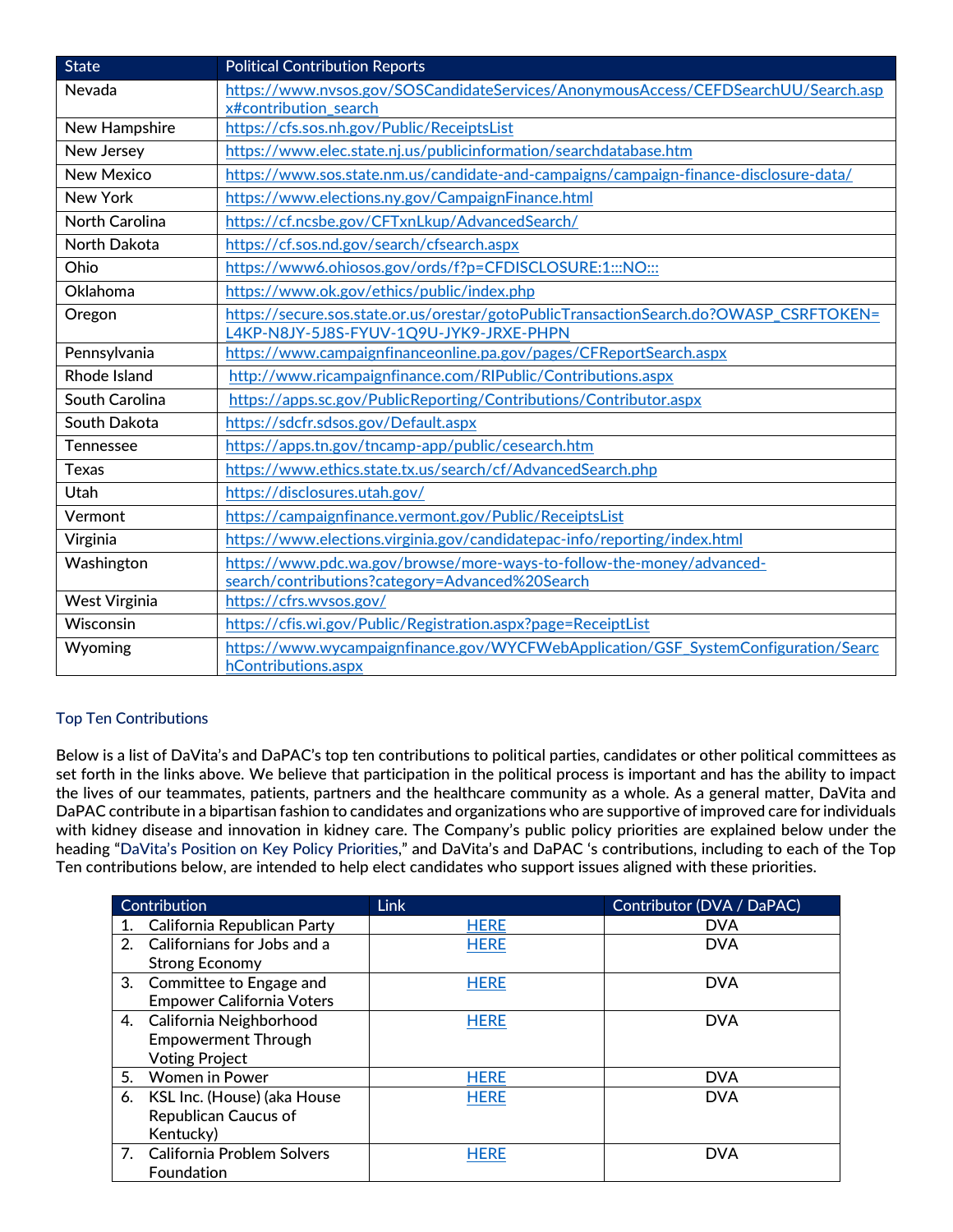| Contribution                     | Link        | Contributor (DVA / DaPAC) |
|----------------------------------|-------------|---------------------------|
| 8. All Together Colorado         | HERE        | DVA                       |
| 9. Florida Republican Senatorial | <b>HERE</b> | <b>DVA</b>                |
| <b>Campaign Committee</b>        |             |                           |
| 10. Friends of James Ramos       | Here        | DVA                       |

# **Federal and State Lobbying Disclosures**

# **FEDERAL**

# [DaVita Inc. Federal Lobbying Disclosures](https://disclosurespreview.house.gov/?index=%22lobbying-disclosures%22&size=10&keyword=%22davita%20inc.%22&sort=%5b%7b%22_score%22:true%7d,%7b%22field%22:%22registrant.name%22,%22order%22:%22asc%22%7d%5d)

# **STATE**

| <b>State</b>    | <b>State Lobbying Registration</b>                                                         |
|-----------------|--------------------------------------------------------------------------------------------|
| Alabama         | https://ethics.alabama.gov/search/PublicEmployeeSearch.aspx                                |
| Alaska          | https://aws.state.ak.us/ApocReports/Lobbying/                                              |
| Arizona         | https://azsos.gov/elections/lobbyists                                                      |
| Arkansas        | https://www.sos.arkansas.gov/lobbyist_search/index.php/search/advanced/new                 |
| California      | https://cal-access.sos.ca.gov/Lobbying/                                                    |
| Colorado        | https://www.sos.state.co.us/lobby/Home.do                                                  |
| Connecticut     | https://www.oseapps.ct.gov/NewLobbyist/PublicReports/PublicDashboard.aspx                  |
| Delaware        | https://egov.delaware.gov/lobs/Explore/ExploreLobbyists                                    |
| Florida         | https://www.floridalobbyist.gov/                                                           |
| Georgia         | https://media.ethics.ga.gov/search/lobbyist/lobbyist_byname.aspx                           |
| Hawaii          | https://hawaiiethics.force.com/public/s/registration/Registration_c/00B2K000008VNcLUA<br>W |
| Idaho           | https://sos.idaho.gov/elections-division/lobbyist-information/                             |
| <b>Illinois</b> | https://apps.ilsos.gov/lobbyistsearch/                                                     |
| Indiana         | https://www.in.gov/ilrc/ https://secure.in.gov/idoa/lobbyistreg/Search.aspx                |
| lowa            | https://www.legis.iowa.gov/lobbyist                                                        |
| Kansas          | https://sos.ks.gov/elections/lobbyists directory search.aspx                               |
| Kentucky        | http://apps.klec.ky.gov/searchregister.asp                                                 |
| Louisiana       | https://ethics.la.gov/LobbyistData/                                                        |
| Maine           | https://lobbyist.mainecampaignfinance.com/PublicSite/homepage.aspx#                        |
| Maryland        | https://lobby-ethics.maryland.gov/public access                                            |
| Massachusetts   | https://www.sec.state.ma.us/LobbyistPublicSearch/Default.aspx                              |
| Michigan        | https://www.michigan.gov/sos/0,4670,7-127-1633 11945 11947---,00.html                      |
| Minnesota       | https://cfb.mn.gov/reports-and-data/viewers/lobbying/lobbying-organizations/               |
| Mississippi     | https://sos.ms.gov/elec/portal/msel/page/search/portal.aspx                                |
| Missouri        | https://mec.mo.gov/mec/Lobbying/Searches.aspx                                              |
| Montana         | https://lobbyist-ext.mt.gov/LobbyistRegistration/public/searchRegistry/home                |
| Nebraska        | https://nebraskalegislature.gov/lobbyist/view.php                                          |
| Nevada          | https://www.leg.state.nv.us/lobbyist/                                                      |
| New Hampshire   | https://sos.nh.gov/administration/ethics/lobbyists/                                        |
| New Jersey      | https://www.elec.state.nj.us/forcandidates/gaa pub info.htm                                |
| New Mexico      | https://portal.sos.state.nm.us/financialDisclosure/SearchLobbyist.aspx                     |
| New York        | https://jcope.ny.gov/lobby-data-demand                                                     |
| North Carolina  | https://www.sosnc.gov/divisions/lobbying                                                   |
| North Dakota    | https://sos.nd.gov/lobbyists/registered-lobbyists                                          |
| Ohio            | https://www2.jlec-olig.state.oh.us/olac/Reports/SearchGrid.aspx                            |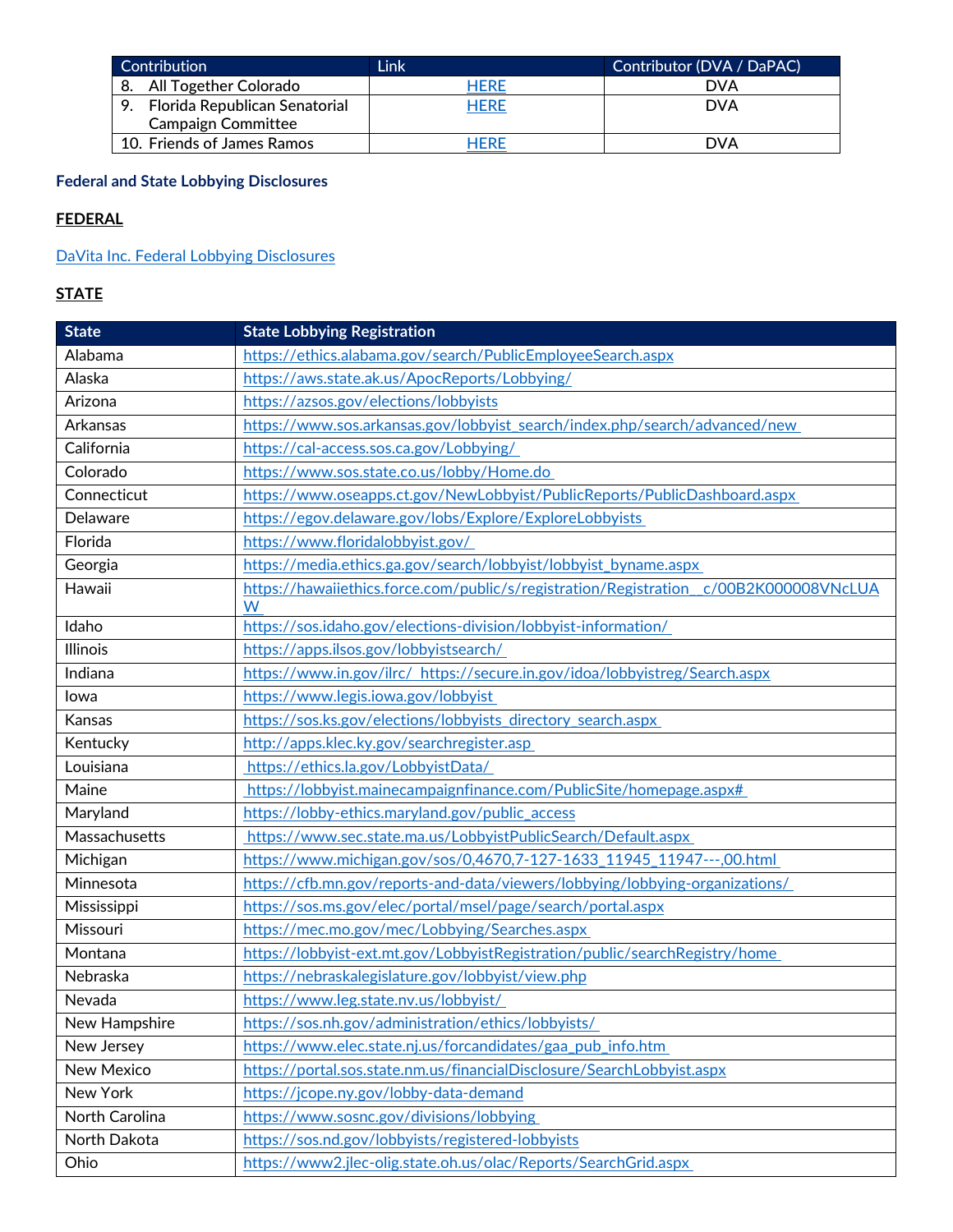| <b>State</b>     | <b>State Lobbying Registration</b>                                         |
|------------------|----------------------------------------------------------------------------|
| Oklahoma         | https://guardian.ok.gov/PublicSite/Homepage.aspx#                          |
| Oregon           | https://apps.oregon.gov/OGEC/EFS/Records                                   |
| Pennsylvania     | https://www.palobbyingservices.pa.gov/Public/wfSearch.aspx                 |
| Rhode Island     | https://apps.sos.ri.gov/lobbytracker/profiles                              |
| South Carolina   | https://apps.sc.gov/LobbyingActivity/LAIndex.aspx                          |
| South Dakota     | https://sosenterprise.sd.gov/BusinessServices/Lobbyist/LobbyistSearch.aspx |
| <b>Tennessee</b> | https://apps.tn.gov/ilobbysearch-app/search.htm                            |
| Texas            | https://www.ethics.state.tx.us/search/lobby/loblistsREG2021-2025.php       |
| Utah             | https://lobbyist.utah.gov/Search/AdvancedSearch                            |
| Vermont          | https://lobbying.vermont.gov/                                              |
| Virginia         | http://ethicssearch.dls.virginia.gov/                                      |
| Washington       | https://www.pdc.wa.gov/browse/more-ways-to-follow-the-                     |
|                  | money/lobbying/agents?category=Lobbying                                    |
| West Virginia    | https://ethics.wv.gov/lobbyist/Pages/default.aspx                          |
| Wisconsin        | https://lobbying.wi.gov/Who/WholsLobbying/2021REG                          |
| Wyoming          | https://sos.wyo.gov/Elections/LobbyistInfo.aspx                            |

#### **Trade Association Contributions**

DaVita makes payments to 501(c)(6) trade associations that may engage in lobbying activities on the Company's behalf to advance the public policy interests of the Company, its patients, teammates and stockholders. Typically, the Company will disclose the top five trade associations to which it made payments for the prior six-month period. However, for the period of July 1– December 31, 2021, the Company only made payments to two such trade associations, which are:

| <b>Top Trade Associations</b><br>(July 1 to December 31, 2021) |                              |  |
|----------------------------------------------------------------|------------------------------|--|
|                                                                | 1. Kidney Care Council       |  |
|                                                                | 2. Florida Renal Association |  |

The following is an itemized list of the non-deductible portion of dues and payments made by the Company to U.S. trade associations, where total dues paid and payments made in the preceding twelve-month period (January 1 – December 31, 2021) equal or exceed \$50,000.

| <b>Trade Association</b><br>(January 1 to December 31, 2021) | Non-deductible<br><b>Portion of Total Dues</b> |
|--------------------------------------------------------------|------------------------------------------------|
| California Dialysis Council                                  | \$99,775                                       |
| <b>Kidney Care Council</b>                                   | \$45,000                                       |
| <b>Northwest Kidney Council</b>                              | \$11,251                                       |
| <b>Business Forward Inc.</b>                                 | \$5,000                                        |

### DaVita's Position on Key Policy Priorities

As a general matter, the lobbying and advocacy efforts of DaVita's federal and state government affairs teams are intended to educate individuals elected to federal and state public office and those who serve in governmental agencies about kidney care issues, the challenges patients with kidney disease face and efforts relating to our teammates. DaVita's bipartisan lobbying and advocacy focus areas include, among other things:

- Providing integrated care to our patients
- − Innovating in home health
- Stabilizing payments under Medicare and Medicaid
- Ensuring dialysis patients have a choice of health insurance coverage
- − Promoting chronic kidney disease education, home dialysis, and access to transplant
- − Health Equity among patients with kidney disease
- Ensuring that health care models related to kidney care can be implemented in an effective and efficient manner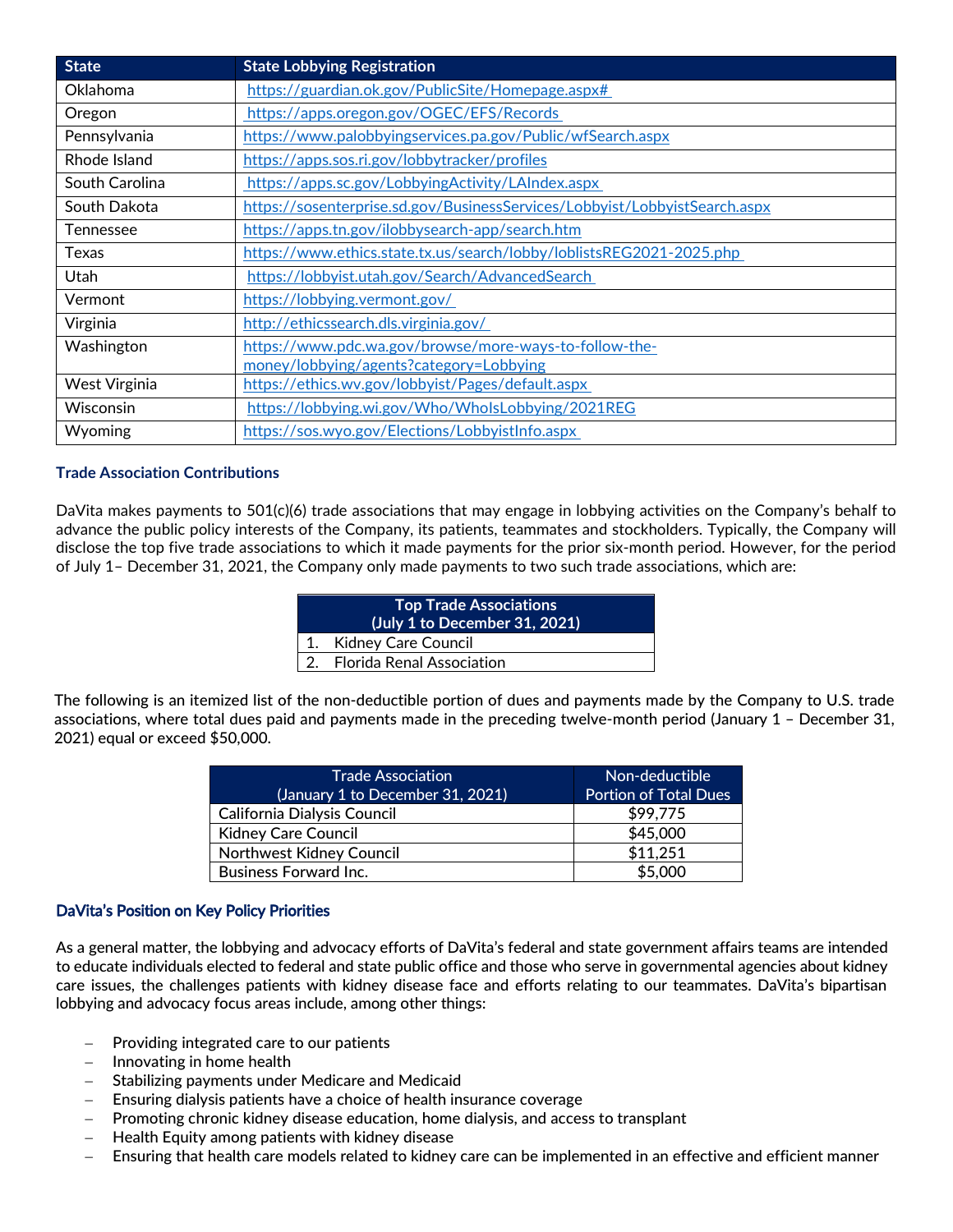The following tables reflect DaPAC and corporate contributions to political parties, candidates or other political committees for the period of July 1, 2021 to December 31, 2021, which are included in the reports as set forth in the links above.

| DAPAC Contributions to Candidate Committees, Party Committees & Political Committees (7/1 - 12/31/21) |              |        |         |
|-------------------------------------------------------------------------------------------------------|--------------|--------|---------|
| Name                                                                                                  | <b>State</b> | Amount |         |
| A New Direction PAC                                                                                   | DC           | \$     | 4,000   |
| <b>Adrian Smith for Congress</b>                                                                      | <b>NE</b>    | \$     | 1,000   |
| <b>Adrian Smith for Congress</b>                                                                      | <b>NE</b>    | \$     | 2,500   |
| <b>AMERIPAC The Fund for a Greater America</b>                                                        | DC           | \$     | 1,000   |
| Andy Barr for Congress, Inc.                                                                          | KY           | \$     | 2,500   |
| Anna Eshoo for Congress                                                                               | CA           | \$     | 1,500   |
| Anna Eshoo for Congress                                                                               | CA           | \$     | 1,500   |
| <b>Anthony Brown for Congress</b>                                                                     | <b>MD</b>    | \$     | 2,000   |
| <b>Armstrong for Congress</b>                                                                         | <b>ND</b>    | \$     | 1,000   |
| <b>Badlands PAC</b>                                                                                   | <b>VA</b>    | \$     | 5,000   |
| <b>Barragan for Congress</b>                                                                          | CA           | \$     | 2,000   |
| <b>Beatty for Congress</b>                                                                            | ОH           | \$     | 1,000   |
| <b>Bera for Congress</b>                                                                              | CA           | \$     | 1,000   |
| <b>Bera for Congress</b>                                                                              | CA           | \$     | 1,000   |
| Beth Van Duyne for Congress                                                                           | TX.          | \$     | 1,000   |
| <b>Bluegrass Committee</b>                                                                            | <b>VA</b>    | \$     | 5,000   |
| <b>Blumenauer for Congress</b>                                                                        | <b>OR</b>    | \$     | 5,000   |
| <b>Blumenthal for Connecticut</b>                                                                     | <b>CT</b>    | \$     | 3,000   |
| Bob Casey for Senate, Inc.                                                                            | PА           | \$     | (1,000) |
| Bob Casey for Senate, Inc.                                                                            | PA           | \$     | 1,000   |
| Bob Casey for Senate, Inc.                                                                            | PА           | \$     | 1,000   |
| <b>Bonamici for Congress</b>                                                                          | <b>OR</b>    | \$     | 1,000   |
| <b>Boozman for Arkansas</b>                                                                           | <b>AR</b>    | \$     | 2,000   |
| <b>Boozman for Arkansas</b>                                                                           | <b>AR</b>    | \$     | 2,500   |
| <b>Boozman for Arkansas</b>                                                                           | <b>AR</b>    | \$     | 3,000   |
| <b>Brenda Lawrence for Congress</b>                                                                   | MI           | \$     | 1,000   |
| Brian Fitzpatrick for All Of Us                                                                       | PA           | \$     | 1,000   |
| <b>Bucshon for Congress</b>                                                                           | IN           | \$     | 4,000   |
| <b>Buddy Carter for Congress</b>                                                                      | GA           | \$     | 1,000   |
| <b>Buddy Carter for Congress</b>                                                                      | GA           | \$     | 3,000   |
| Building Relationships In Diverse Geographic Environments PAC (BRIDGE PAC)                            | DC           | \$     | 3,000   |
| <b>Butterfield for Congress</b>                                                                       | <b>NC</b>    | \$     | 4,000   |
| <b>Carol for Congress</b>                                                                             | VA           | \$     | 1,500   |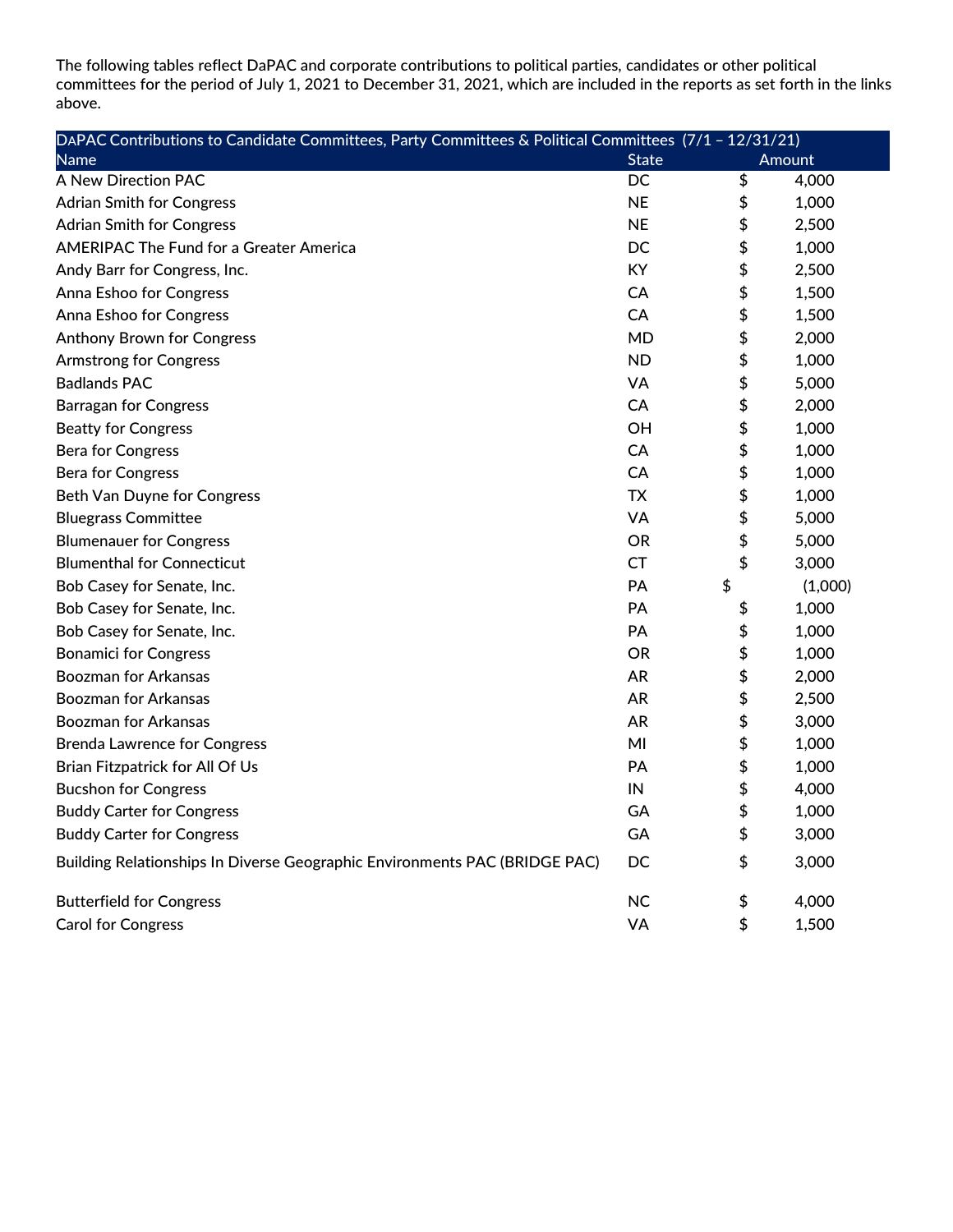| DAPAC Contributions to Candidate Committees, Party Committees & Political Committees (7/1 - 12/31/21) |                        |        |       |
|-------------------------------------------------------------------------------------------------------|------------------------|--------|-------|
| <b>Name</b>                                                                                           | <b>State</b>           | Amount |       |
| <b>Cathy McMorris Rodgers for Congress</b>                                                            | <b>WA</b>              | \$     | 2,500 |
| <b>Cathy McMorris Rodgers for Congress</b>                                                            | <b>WA</b>              | \$     | 1,000 |
| <b>Citizens for Boyle</b>                                                                             | PA                     | \$     | 1,000 |
| <b>Clarke for Congress</b>                                                                            | <b>NY</b>              | \$     | 1,000 |
|                                                                                                       | <b>NY</b>              | \$     | 1,000 |
| <b>Clarke for Congress</b>                                                                            |                        |        |       |
| <b>Cohen for Congress</b>                                                                             | <b>TN</b>              | \$     | 1,000 |
| <b>Cole for Congress</b>                                                                              | OK                     | \$     | 1,000 |
| <b>Committee For A Livable Future</b>                                                                 | <b>OR</b>              | \$     | 2,000 |
| Continuing America's Strength And Security PAC                                                        | LA                     | \$     | 5,000 |
| <b>Cramer for Senate</b>                                                                              | <b>ND</b>              | \$     | 2,500 |
| Dan Crenshaw for Congress                                                                             | TX                     | \$     | 1,000 |
| David Rouzer for Congress                                                                             | <b>NC</b>              | \$     | 1,000 |
| Davis for Congress/Friends of Davis                                                                   | IL                     | \$     | 1,000 |
| <b>Debbie Dingell for Congress</b>                                                                    | MI                     | \$     | 1,500 |
| Defend Our Conservative Senate PAC (DOC'S PAC)                                                        | VA                     | \$     | 1,000 |
| <b>DelBene for Congress</b>                                                                           | <b>WA</b>              | \$     | 1,000 |
| <b>DelBene for Congress</b>                                                                           | <b>WA</b>              | \$     | 1,000 |
| Donald M. Payne, Jr. for Congress                                                                     | NJ                     | \$     | 1,500 |
| Donald M. Payne, Jr. for Congress                                                                     | NJ                     | \$     | 1,500 |
| Dr. John Joyce for Congress                                                                           | PA                     | \$     | 1,500 |
| Dr. Raul Ruiz for Congress                                                                            | CA                     | \$     | 1,000 |
| Dr. Raul Ruiz for Congress                                                                            | CA                     | \$     | 1,000 |
| Dr. Raul Ruiz for Congress                                                                            | <b>CA</b>              | \$     | 1,000 |
| <b>Dwight Evans for Congress</b>                                                                      | PA                     | \$     | 2,000 |
| <b>Elise for Congress</b>                                                                             | <b>NY</b>              | \$     | 4,000 |
| <b>Families for James Lankford</b>                                                                    | OK                     | \$     | 3,500 |
| <b>Families for James Lankford</b>                                                                    | OK                     | \$     | 1,500 |
| Fightin' Ninth Political Action Committee                                                             | VA                     | \$     | 2,500 |
| Frederica S. Wilson for Congress                                                                      | DC                     | \$     | 1,000 |
| Free State PAC                                                                                        | KS                     | \$     | 5,000 |
| <b>Freedom Fund</b>                                                                                   | GA                     | \$     | 5,000 |
| Friends of Dan Kildee                                                                                 | MI                     | \$     | 1,000 |
| <b>Friends of Mazie Hirono</b>                                                                        | HI                     | \$     | 1,000 |
| <b>Friends of Neal Dunn</b>                                                                           | FL.                    | \$     | 2,500 |
| Getting Stuff Done PAC (GSD-PAC)                                                                      | AZ                     | \$     | 5,000 |
| <b>Glenn Grothman for Congress</b>                                                                    | WI                     | \$     | 1,000 |
| <b>Grace for New York</b>                                                                             | <b>NY</b>              | \$     | 2,000 |
| <b>Great Lakes PAC</b>                                                                                | MI                     | \$     | 3,000 |
| <b>Greg Steube for Congress</b>                                                                       | FL.                    | \$     | 1,000 |
| <b>Greg Steube for Congress</b>                                                                       | FL.                    | \$     | 1,000 |
| <b>Guthrie for Congress</b>                                                                           | <b>KY</b>              | \$     | 5,000 |
| <b>Guthrie for Congress</b>                                                                           | KY                     | \$     | 1,000 |
| <b>Haley Stevens for Congress</b>                                                                     | MI                     | \$     | 1,000 |
| <b>Hoops PAC</b>                                                                                      | <b>OR</b>              | \$     | 5,000 |
| <b>Hudson for Congress</b>                                                                            | <b>NC</b><br><b>WA</b> | \$     | 3,000 |
| Jaime for Congress                                                                                    | <b>WA</b>              | \$     | 2,500 |
| Jaime for Congress                                                                                    | SC                     | \$     | 2,500 |
| Jeff Duncan for Congress                                                                              |                        | \$     | 2,500 |
| Jeffries for Congress                                                                                 | DC                     | \$     | 1,000 |
| Jimmy Gomez for Congress                                                                              | CA                     | \$     | 2,500 |
| Jimmy Panetta for Congress                                                                            | CA<br>CO               | \$     | 1,500 |
| Joe Neguse for Congress                                                                               |                        | \$     | 2,000 |
| Johnson for Congress                                                                                  | OH                     | \$     | 1,000 |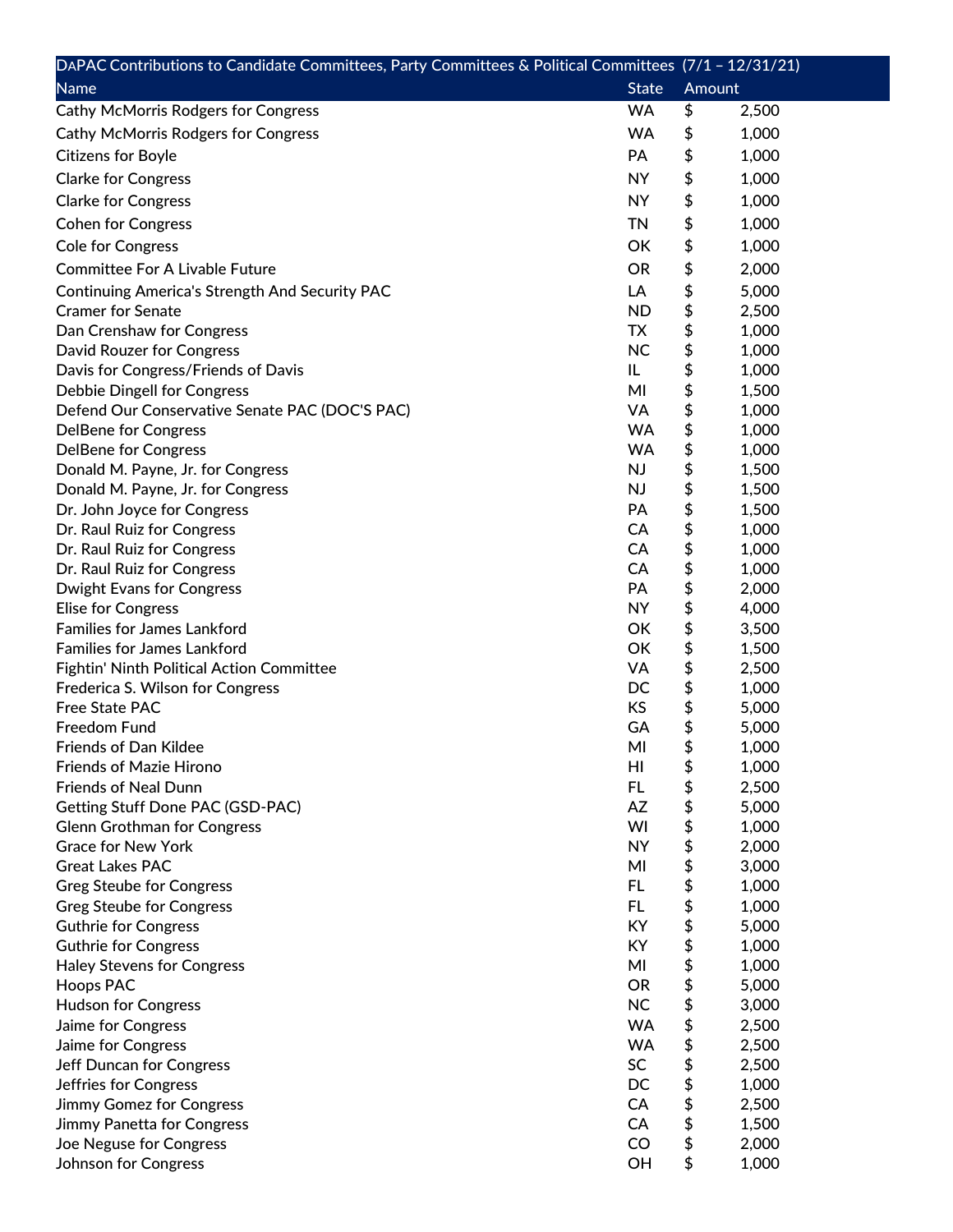| DAPAC Contributions to Candidate Committees, Party Committees & Political Committees (7/1 - 12/31/21) |                |        |       |
|-------------------------------------------------------------------------------------------------------|----------------|--------|-------|
| <b>Name</b>                                                                                           | <b>State</b>   | Amount |       |
| <b>Judy Chu for Congress</b>                                                                          | CA             | \$     | 1,000 |
| Julia Brownley for Congress                                                                           | CA             | \$     | 3,000 |
| Karen Bass for Congress                                                                               | DC             | \$     | 2,500 |
| Ken Calvert for Congress Committee                                                                    | CA             | \$     | 1,000 |
| Kurt Schrader for Congress                                                                            | <b>OR</b>      | \$     | 1,500 |
| Kuster for Congress, Inc.                                                                             | <b>NH</b>      | \$     | 1,000 |
| LaHood for Congress                                                                                   | IL             | \$     | 4,000 |
| <b>LOBO PAC</b>                                                                                       | <b>NM</b>      | \$     | 5,000 |
| Maggie for NH                                                                                         | <b>NH</b>      | \$     | 500   |
| Maggie for NH                                                                                         | <b>NH</b>      | \$     | 2,500 |
| Maggie for NH                                                                                         | <b>NH</b>      | \$     | 2,500 |
| Majority Committee PAC--Mc PAC                                                                        | CA             | \$     | 5,000 |
| Making A Responsible Stand For Households In America PAC                                              | <b>TN</b>      | \$     | 2,500 |
| Marc Veasey Congressional Campaign Committee                                                          | <b>TX</b>      | \$     | 1,000 |
| Marco Rubio for Senate                                                                                | VA             | \$     | 2,500 |
| <b>Matsui for Congress</b>                                                                            | CA             | \$     | 1,000 |
| <b>McEachin for Congress</b>                                                                          | VA             | \$     | 1,000 |
| Mike Bost for Congress Committee                                                                      | IL             | \$     | 1,500 |
| Mike Kelly for Congress                                                                               | PA             | \$     | 1,500 |
| Mike Kelly for Congress                                                                               | PA             | \$     | 2,500 |
| <b>Moolenaar for Congress</b>                                                                         | MI             | \$     | 1,000 |
| <b>Mullin for Congress</b>                                                                            | OK             | \$     | 3,000 |
| <b>Nancy Pelosi for Congress</b>                                                                      | DC             | \$     | 1,000 |
| Nevadans for Steven Horsford                                                                          | <b>NV</b>      | \$     | 2,000 |
| New Millennium PAC                                                                                    | R <sub>l</sub> | \$     | 5,000 |
| <b>New PAC</b>                                                                                        | CA             | \$     | 4,500 |
| Norma Torres for Congress                                                                             | CA             | \$     | 3,000 |
| <b>Oorah! Political Action Committee</b>                                                              | IN             | \$     | 5,000 |
| <b>Oregon Victory Fund</b>                                                                            | <b>OR</b>      | \$     | 1,500 |
| <b>Pallone for Congress</b>                                                                           | <b>NJ</b>      | \$     | 1,000 |
| <b>Pascrell for Congress</b>                                                                          | NJ             | \$     | 2,000 |
| People for Derek Kilmer                                                                               | <b>WA</b>      | \$     | 1,000 |
|                                                                                                       | WI             | \$     |       |
| People's Voice PAC                                                                                    |                |        | 2,000 |
| <b>Perlmutter for Congress</b>                                                                        | CO             | \$     | 1,000 |
| Pete Aguilar for Congress                                                                             | CA             | \$     | 500   |
| Pete Aguilar for Congress                                                                             | CA             | \$     | 2,500 |
| Pete Stauber for Congress                                                                             | <b>MN</b>      | \$     | 1,000 |
| Pineapple PAC                                                                                         | DC             | \$     | 1,000 |
| Point Action Pac, Inc.                                                                                | GA             | \$     | 2,500 |
| Richard E. Neal for Congress Committee                                                                | MA             | \$     | 2,500 |
| Richard E. Neal for Congress Committee                                                                | MA             | \$     | 1,000 |
| Robin Kelly for Congress                                                                              | IL             | \$     | 2,000 |
| <b>Rodney for Congress</b>                                                                            | IL             | \$     | 2,500 |
| Ron Estes for Congress                                                                                | <b>KS</b>      | \$     | 2,500 |
| Salud Carbajal for Congress                                                                           | CA             | \$     | 2,500 |
| <b>Sanford Bishop for Congress</b>                                                                    | GA             | \$     | 1,000 |
| <b>Schatz for Senate</b>                                                                              | HI             | \$     | 2,500 |
| <b>Scott Peters for Congress</b>                                                                      | CA             | \$     | 1,000 |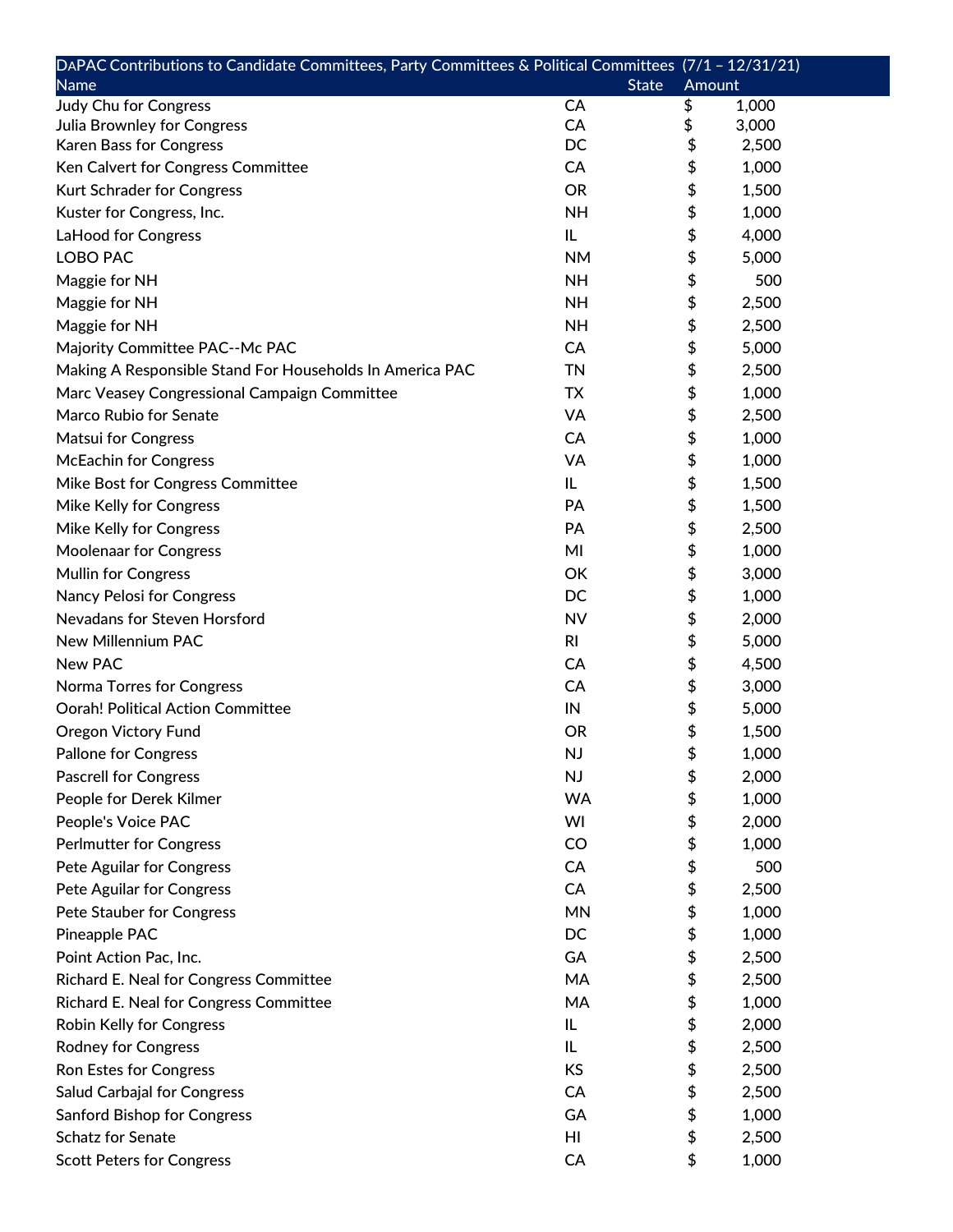| DAPAC Contributions to Candidate Committees, Party Committees & Political Committees (7/1 - 12/31/21) |              |        |       |  |
|-------------------------------------------------------------------------------------------------------|--------------|--------|-------|--|
| <b>Name</b>                                                                                           | <b>State</b> | Amount |       |  |
| <b>Shore PAC</b>                                                                                      | <b>NJ</b>    | \$     | 5,000 |  |
| <b>Smart Solutions PAC</b>                                                                            | DC.          | \$     | 4,000 |  |
| <b>Smucker for Congress</b>                                                                           | GA           | \$     | 1,500 |  |
| <b>Stand With Sanchez</b>                                                                             | <b>MD</b>    | \$     | 2,000 |  |
| <b>Texans for Jodey Arrington</b>                                                                     | <b>TX</b>    | \$     | 2,000 |  |
| <b>Tim Scott for Senate</b>                                                                           | <b>SC</b>    | \$     | 500   |  |
| <b>Tim Scott for Senate</b>                                                                           | <b>SC</b>    | \$     | 2,000 |  |
| Together Everyone Realizes Real ImPACt Aka Terri PAC                                                  | DC           | \$     | 2,000 |  |
| Together Everyone Realizes Real ImPACt Aka Terri PAC                                                  | DC           | \$     | 1,000 |  |
| Tom O'Halleran for Congress                                                                           | AZ           | \$     | 1,000 |  |
| Tom O'Halleran for Congress                                                                           | AZ           | \$     | 1,000 |  |
| <b>Tomorrow Is Meaningful PAC</b>                                                                     | <b>SC</b>    | \$     | 5,000 |  |
| <b>Tony Cardenas for Congress</b>                                                                     | DC           | \$     | 1,000 |  |
| <b>Valadao for Congress</b>                                                                           | CA           | \$     | 1,000 |  |
| <b>Velvet Hammer PAC</b>                                                                              | <b>MN</b>    | \$     | 3,000 |  |
| Vern Buchanan for Congress                                                                            | FL           | \$     | 2,500 |  |
| Vern Buchanan for Congress                                                                            | <b>FL</b>    | \$     | 1,000 |  |
| <b>Vicente Gonzalez for Congress</b>                                                                  | TX           | \$     | 1,000 |  |
| <b>Vicente Gonzalez for Congress</b>                                                                  | TX           | \$     | 1,000 |  |
| Victory In November Election PAC                                                                      | DC           | \$     | 4,000 |  |
| Walorski for Congress Inc.                                                                            | IN           | \$     | 1,000 |  |
| <b>Wenstrup for Congress</b>                                                                          | OH           | \$     | 5,000 |  |
| <b>Wild And Wonderful PAC</b>                                                                         | VA           | \$     | 3,000 |  |

| Corporate Contributions to State and Local Candidate Committees, Party Committees & Political Committees 7/1 - 12/31/2021 |              |              |
|---------------------------------------------------------------------------------------------------------------------------|--------------|--------------|
| <b>Name</b>                                                                                                               | <b>State</b> | Amount       |
| <b>Accountability PAC</b>                                                                                                 | <b>MO</b>    | \$<br>2,000  |
| Aimee Adatto Freeman Campaign LLC                                                                                         | LA           | \$<br>1,000  |
| Alabama House Majority PAC                                                                                                | AL           | \$<br>1,000  |
| <b>Albers for Senate</b>                                                                                                  | GA           | \$<br>1,500  |
| All Together Colorado                                                                                                     | CO           | \$<br>20,000 |
| Amy Walen for State House                                                                                                 | <b>WA</b>    | \$<br>1,000  |
| Anna Caballero for Senate 2022                                                                                            | CA           | \$<br>4,900  |
| <b>Barker for Senate</b>                                                                                                  | <b>VA</b>    | \$<br>500    |
| <b>Barrett Election Committee</b>                                                                                         | IN           | \$<br>400    |
| <b>Bennett for SC Senate</b>                                                                                              | <b>SC</b>    | \$<br>250    |
| Bill Dodd for Lt Governor 2026                                                                                            | CA           | \$<br>6,000  |
| Bird for Colorado Leadership Fund                                                                                         | CO           | \$<br>625    |
| <b>Blanca Rubio for Assembly 2022</b>                                                                                     | CA           | \$<br>4,900  |
| <b>BOBPAC</b>                                                                                                             | CO           | \$<br>625    |
| BoW-PAC                                                                                                                   | TN           | \$<br>1,000  |
| <b>BPS PAC</b>                                                                                                            | <b>AR</b>    | \$<br>1,000  |
| <b>BPS PAC</b>                                                                                                            | <b>AR</b>    | \$<br>3,500  |
| <b>Brad Hutto for Senate</b>                                                                                              | <b>SC</b>    | \$<br>250    |
| <b>Brad Little for Governor</b>                                                                                           | ID           | \$<br>5,000  |
| <b>Brad Witt for State Representative</b>                                                                                 | <b>OR</b>    | \$<br>1,000  |
| <b>Buckle Up PAC</b>                                                                                                      | CO           | \$<br>625    |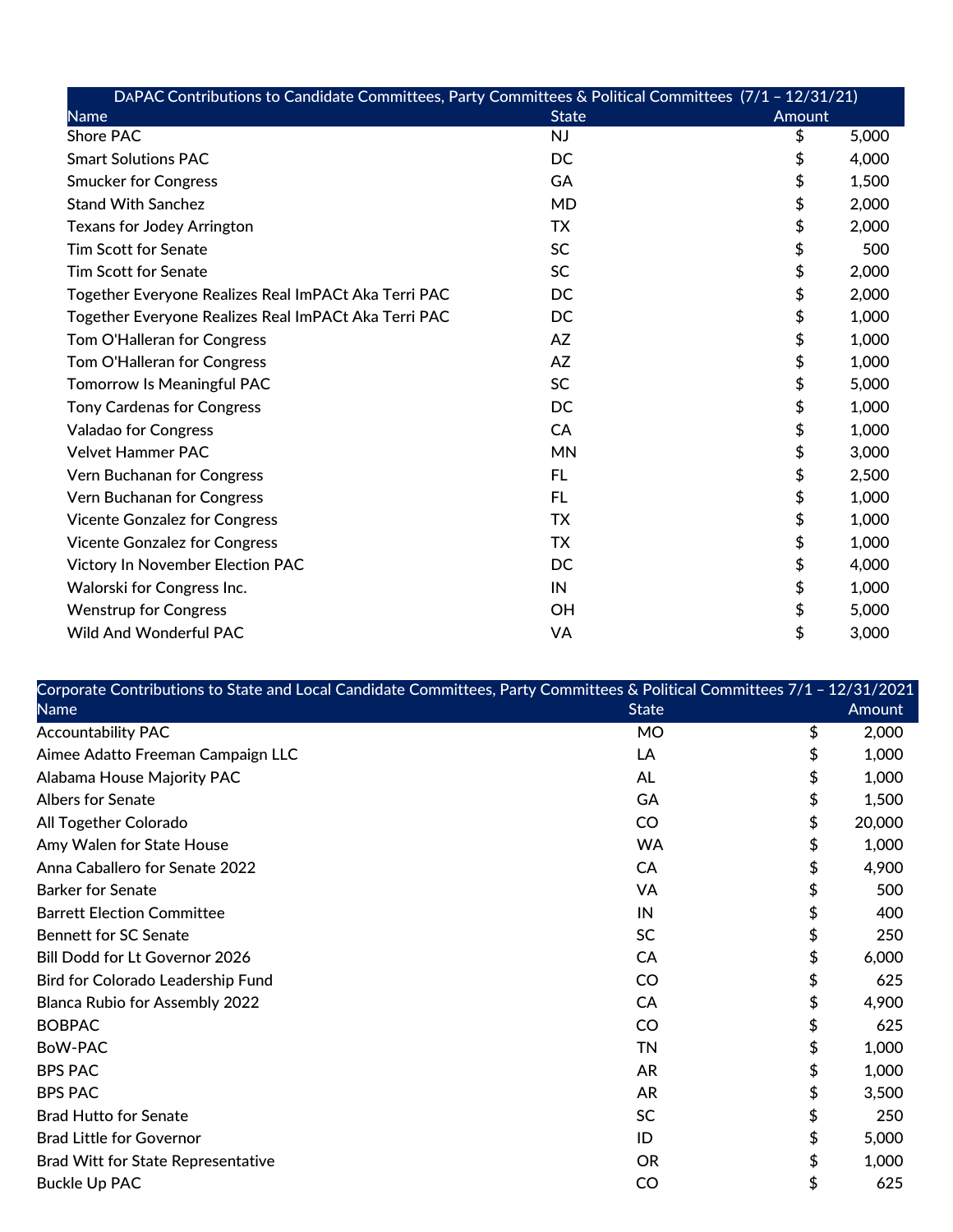| Corporate Contributions to State and Local Candidate Committees, Party Committees & Political Committees 7/1 - 12/31/2021 |              |               |
|---------------------------------------------------------------------------------------------------------------------------|--------------|---------------|
| <b>Name</b>                                                                                                               | <b>State</b> | <b>Amount</b> |
| Buckner for Colorado Leadership Fund                                                                                      | CO           | \$<br>625     |
| <b>Building Bridges for Colorado</b>                                                                                      | CO           | \$<br>625     |
| California Neighborhood Empowerment Through Voting Project                                                                | CA           | \$<br>50,000  |
| California Problem Solvers Foundation                                                                                     | CA           | \$<br>25,000  |
| California Republican Party                                                                                               | CA           | \$<br>150,000 |
| Californians for Jobs and a Strong Economy                                                                                | CA           | \$<br>100,000 |
| Californians for Jobs and a Strong Economy                                                                                | CA           | \$<br>2,800   |
| <b>CAM PAC</b>                                                                                                            | <b>TN</b>    | \$<br>1,500   |
| <b>CAMP PAC</b>                                                                                                           | <b>TN</b>    | \$<br>1,000   |
| <b>Campaign to Elect Anthony Daniels</b>                                                                                  | <b>AL</b>    | \$<br>1,000   |
| <b>Campaign to Elect Paul Harris</b>                                                                                      | <b>WA</b>    | \$<br>1,000   |
| Campaign to Elect Rochelle Nguyen                                                                                         | <b>NV</b>    | \$<br>500     |
| Carlos Villapudua for State Assembly 2022                                                                                 | CA           | \$<br>4,900   |
| <b>Charbonneau for Senate</b>                                                                                             | IN           | \$<br>400     |
| <b>Chinook Political Committee</b>                                                                                        | CO           | \$<br>625     |
| Choi for Assembly 2022                                                                                                    | CA           | \$<br>4,900   |
| Chris Kolker Leadership Fund                                                                                              | <b>CO</b>    | \$<br>625     |
| Chris Ward for Assembly 2022                                                                                              | CA           | \$<br>1,500   |
| <b>Chuck Hufstetler for State Senate</b>                                                                                  | GA           | \$<br>500     |
| <b>Citizens for Adrienne Jones</b>                                                                                        | <b>MD</b>    | \$<br>250     |
| <b>Citizens for Bill Ferguson</b>                                                                                         | <b>MD</b>    | \$<br>1,000   |
| <b>Citizens for Heather Bagnall</b>                                                                                       | <b>MD</b>    | \$<br>250     |
| <b>Citizens for June Robinson</b>                                                                                         | <b>WA</b>    | \$<br>1,000   |
| Citizens for Marcus C. Evans, Jr.                                                                                         | IL           | \$<br>5,000   |
| <b>Citizens for Matt Morgan</b>                                                                                           | <b>MD</b>    | \$<br>250     |
| <b>Citizens for Melony Griffith</b>                                                                                       | <b>MD</b>    | \$<br>250     |
| <b>Citizens for Paul Pinsky</b>                                                                                           | <b>MD</b>    | \$<br>250     |
| <b>Citizens for Sandy Rosenberg</b>                                                                                       | <b>MD</b>    | \$<br>250     |
| <b>Citizens for Steve Bergquist</b>                                                                                       | <b>WA</b>    | \$<br>1,000   |
| Citizens Helping Elect Cheryl Kagan                                                                                       | <b>MD</b>    | \$<br>250     |
| <b>Citizens to Elect Mike Steele</b>                                                                                      | <b>WA</b>    | \$<br>1,000   |
| <b>Coleman Leadership Fund</b>                                                                                            | CO           | \$<br>625     |
| <b>Colin PAC</b>                                                                                                          | CO           | \$<br>625     |
| Coloradans for Western Value Leadership PAC                                                                               | CO           | \$<br>625     |
| Colorado Republican Leadership Fund                                                                                       | <b>CO</b>    | \$<br>625     |
| <b>Committee for Cobb-Hunter</b>                                                                                          | <b>SC</b>    | \$<br>500     |
| <b>Committee to Elect Aaron Ford</b>                                                                                      | <b>NV</b>    | \$<br>1,000   |
| <b>Committee to Elect Alexander - Senate</b>                                                                              | <b>SC</b>    | \$<br>500     |
| <b>Committee to Elect Alexis Hansen</b>                                                                                   | <b>NV</b>    | \$<br>500     |
| Committee to Elect Betsy Johnson                                                                                          | <b>OR</b>    | \$<br>2,000   |
| <b>Committee to Elect Brandon Vick</b>                                                                                    | <b>WA</b>    | \$<br>1,000   |
| <b>Committee to Elect Butch Parrish</b>                                                                                   | GA           | \$<br>1,000   |
| <b>Committee to Elect Chris Brooks</b>                                                                                    | <b>NV</b>    | \$<br>1,000   |
| <b>Committee to Elect Daniel Bonham</b>                                                                                   | <b>OR</b>    | \$<br>1,000   |
| <b>Committee to Elect Doug Ericksen</b>                                                                                   | <b>WA</b>    | \$<br>1,000   |
| <b>Committee to Elect Drew MacEwen</b>                                                                                    | <b>WA</b>    | \$<br>1,000   |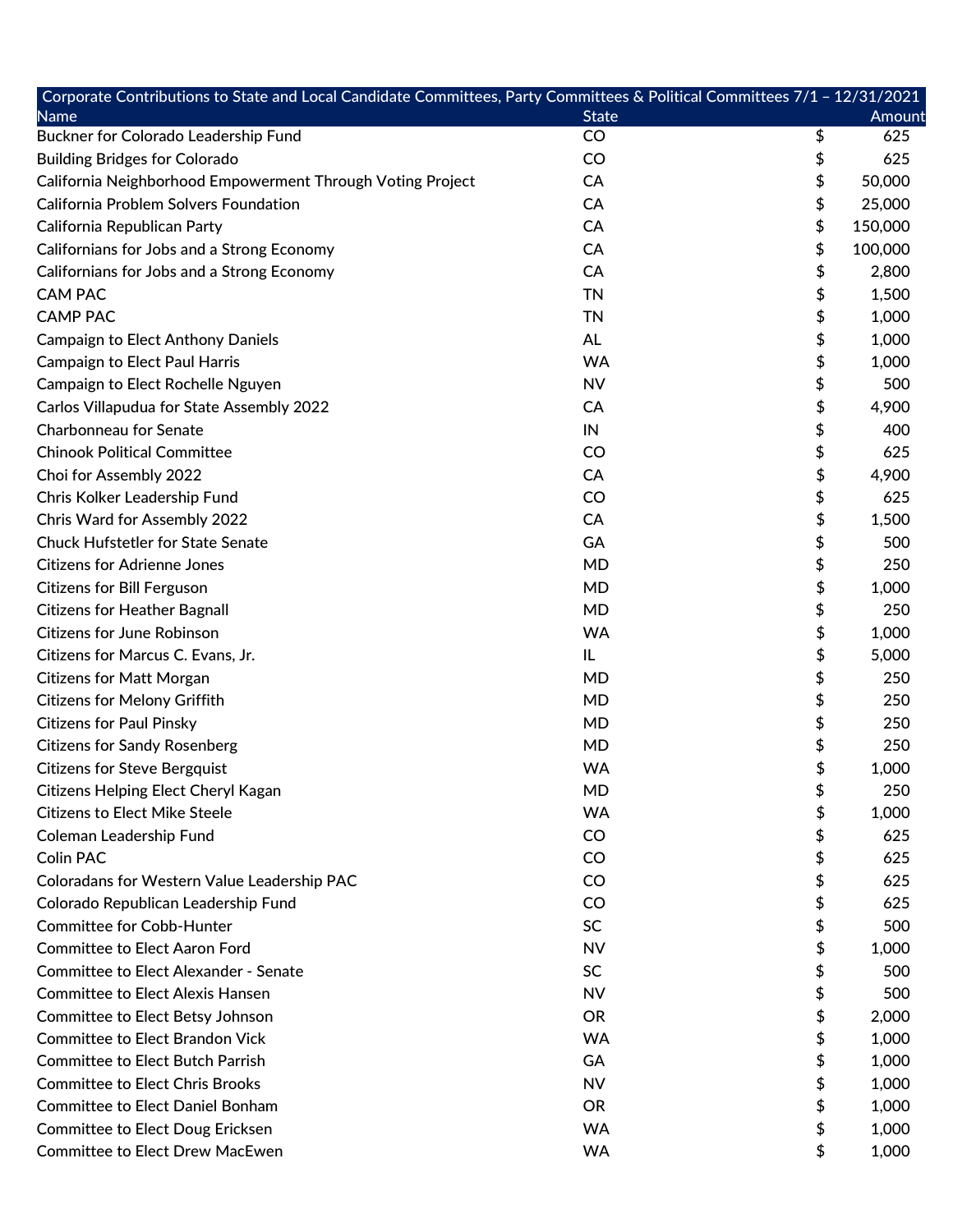| Corporate Contributions to State and Local Candidate Committees, Party Committees & Political Committees 7/1 - 12/31/2021 |              |              |
|---------------------------------------------------------------------------------------------------------------------------|--------------|--------------|
| <b>Name</b>                                                                                                               | <b>State</b> | Amount       |
| <b>Committee to Elect Eileen Cody</b>                                                                                     | <b>WA</b>    | \$<br>1,000  |
| <b>Committee to Elect Greg Reed</b>                                                                                       | AL           | \$<br>2,000  |
| <b>Committee to Elect Houston Gaines</b>                                                                                  | GA           | \$<br>250    |
| <b>Committee to Elect Howard Watts</b>                                                                                    | <b>NV</b>    | \$<br>500    |
| Committee to Elect JT Wilcox                                                                                              | <b>WA</b>    | \$<br>1,000  |
| Committee to Elect Jacqueline Maycumber                                                                                   | <b>WA</b>    | \$<br>1,000  |
| <b>Committee to Elect James Beverly</b>                                                                                   | GA           | \$<br>250    |
| Committee to Elect Janelle Bynum                                                                                          | <b>OR</b>    | \$<br>1,000  |
| <b>Committee to Elect Jeff Mullis</b>                                                                                     | GA           | \$<br>750    |
| Committee to Elect Jim Honeyford                                                                                          | <b>WA</b>    | \$<br>1,000  |
| <b>Committee to Elect Joel McEntire</b>                                                                                   | <b>WA</b>    | \$<br>1,000  |
| Committee to Elect John Lively State Representative District 12                                                           | <b>OR</b>    | \$<br>1,000  |
| <b>Committee to Elect John Lovick</b>                                                                                     | <b>WA</b>    | \$<br>1,000  |
| <b>Committee to Elect Judith M Warnick</b>                                                                                | <b>WA</b>    | \$<br>1,000  |
| <b>Committee to Elect Keith Goehner</b>                                                                                   | <b>WA</b>    | \$<br>500    |
| <b>Committee to Elect Lee Hawkins</b>                                                                                     | GA           | \$<br>1,000  |
| <b>Committee to Elect Marc Gibbs</b>                                                                                      | ID           | \$<br>1,000  |
| <b>Committee to Elect Mary Dye</b>                                                                                        | <b>WA</b>    | \$<br>500    |
| <b>Committee to Elect Matt Boehnke</b>                                                                                    | <b>WA</b>    | \$<br>1,000  |
| <b>Committee to Elect Nicole Cannizzaro</b>                                                                               | <b>NV</b>    | \$<br>1,000  |
| <b>Committee to Elect Peter Abbarno</b>                                                                                   | <b>WA</b>    | \$<br>1,000  |
| <b>Committee to Elect Rachel Prusak</b>                                                                                   | <b>OR</b>    | \$<br>5,000  |
| <b>Committee to Elect Richard H Smith</b>                                                                                 | GA           | \$<br>1,000  |
| <b>Committee to Elect Roberta Lange</b>                                                                                   | <b>NV</b>    | \$<br>750    |
| <b>Committee to Elect Selena Torres</b>                                                                                   | <b>NV</b>    | \$<br>500    |
| Committee to Elect Skyler Rude                                                                                            | <b>WA</b>    | \$<br>500    |
| Committee to Elect Skyler Rude                                                                                            | <b>WA</b>    | \$<br>500    |
| <b>Committee to Elect Steve Hobbs</b>                                                                                     | <b>WA</b>    | \$<br>1,000  |
| <b>Committee to Elect Steve Sisolak</b>                                                                                   | <b>NV</b>    | \$<br>2,500  |
| <b>Committee to Elect Steven Yeager</b>                                                                                   | <b>NV</b>    | \$<br>500    |
| Committee to Engage and Empower California Voters                                                                         | CA           | \$<br>75,000 |
| <b>Committee to Re-Elect Ed Orcutt</b>                                                                                    | <b>WA</b>    | \$<br>1,000  |
| <b>Committee to Re-Elect Gina</b>                                                                                         | <b>WA</b>    | \$<br>500    |
| <b>Committee to Re-Elect Greg Smith</b>                                                                                   | <b>OR</b>    | \$<br>1,000  |
| Committee to Re-Elect J Todd Rutherford                                                                                   | <b>SC</b>    | \$<br>500    |
| <b>Committee to Re-Elect Representative Fred Wood</b>                                                                     | ID           | \$<br>1,000  |
| Conservative Leadership of the Ozarks                                                                                     | MO           | \$<br>500    |
| <b>Conservatives for a Better Florida</b>                                                                                 | FL.          | \$<br>5,000  |
| <b>Cottie Petrie-Norris for Assembly 2022</b>                                                                             | CA           | \$<br>4,900  |
| Cryan for Senate                                                                                                          | NJ           | \$<br>1,000  |
| Daly for Assembly 2022                                                                                                    | CA           | \$<br>4,900  |
| Daniel B Verdin III                                                                                                       | <b>SC</b>    | \$<br>500    |
| Darlene for Georgia Campaign                                                                                              | GA           | \$<br>1,000  |
| Dean Burke GA State Senate Campaign                                                                                       | GA           | \$<br>1,250  |
| Dennis Bradley Linthicum                                                                                                  | <b>OR</b>    | \$<br>1,000  |
| Developing a Robust Economy for Washington (DREW PAC)                                                                     | WA           | \$<br>2,500  |
|                                                                                                                           |              |              |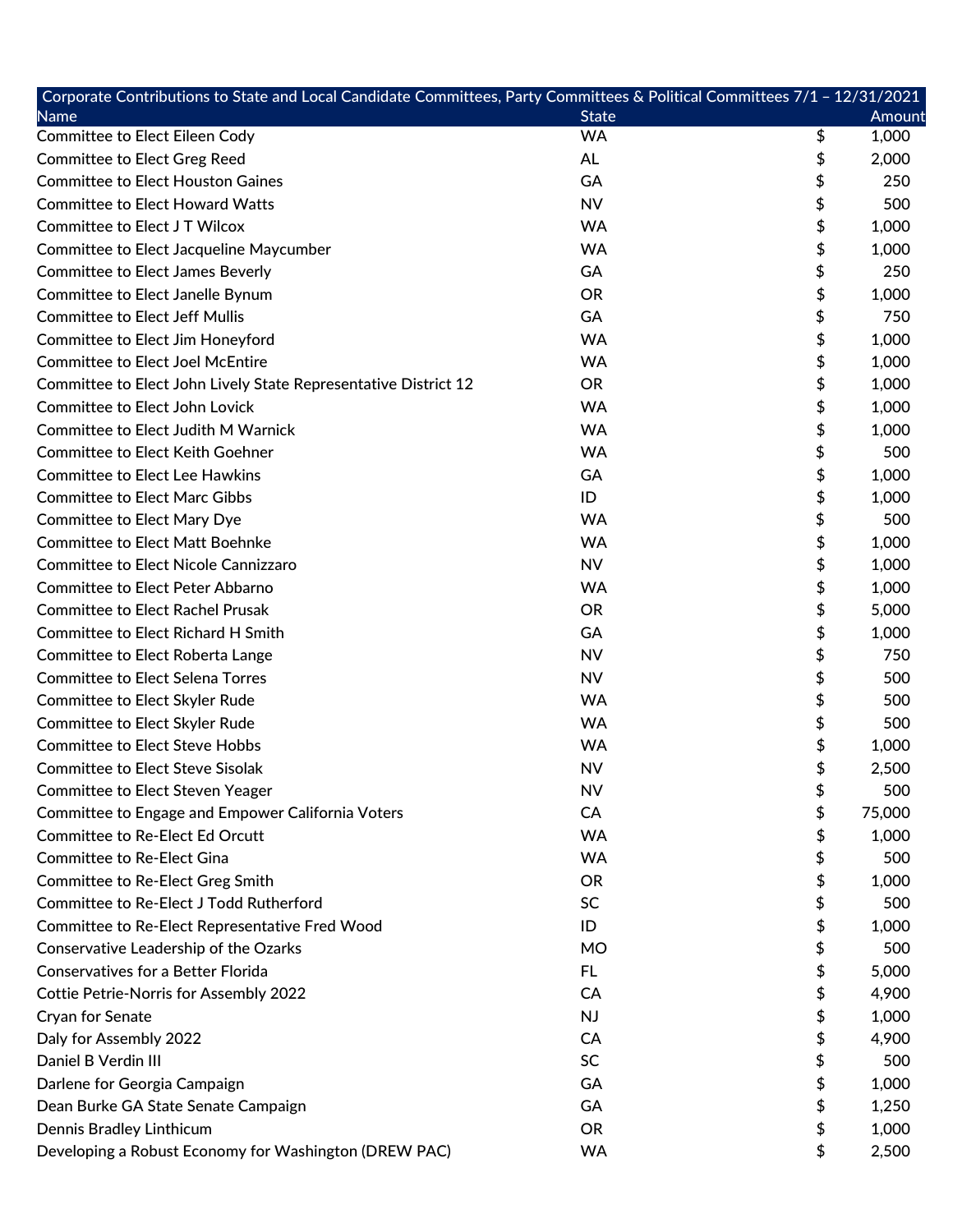| Corporate Contributions to State and Local Candidate Committees, Party Committees & Political Committees 7/1 - 12/31/2021 |              |              |
|---------------------------------------------------------------------------------------------------------------------------|--------------|--------------|
| <b>Name</b>                                                                                                               | <b>State</b> | Amount       |
| Devon Mathis for Assembly 2022                                                                                            | CA           | \$<br>4,900  |
| Dick Anderson for Oregon                                                                                                  | <b>OR</b>    | \$<br>1,000  |
| Doc PAC                                                                                                                   | <b>CO</b>    | \$<br>625    |
| Dominick Morena Political Committee (DOMPAC)                                                                              | CO           | \$<br>625    |
| Donna Schaibley for State Representative                                                                                  | IN           | \$<br>200    |
| EFO Louis D Greenwald for Assembly                                                                                        | <b>NJ</b>    | \$<br>1,800  |
| EFO Troy E Singleton for NJ Senate                                                                                        | <b>NJ</b>    | \$<br>1,000  |
| <b>Efstration for House</b>                                                                                               | GA           | \$<br>250    |
| <b>Elect Arthur Ellis</b>                                                                                                 | <b>MD</b>    | \$<br>250    |
| <b>Elect Bonnie Rich</b>                                                                                                  | GA           | \$<br>250    |
| Elect Jamilla Taylor                                                                                                      | <b>WA</b>    | \$<br>1,000  |
| Elect Jesse Salomon                                                                                                       | <b>WA</b>    | \$<br>500    |
| <b>Elect Mari Leavitt</b>                                                                                                 | <b>WA</b>    | \$<br>500    |
| <b>Election Fund of J Craig Coughlin</b>                                                                                  | <b>NJ</b>    | \$<br>1,000  |
| Election Fund of Joseph F Vitale                                                                                          | <b>NJ</b>    | \$<br>1,000  |
| Eric Holcomb for Indiana Inc.                                                                                             | IN           | \$<br>1,000  |
| Esgar Leadership Fund                                                                                                     | <b>CO</b>    | \$<br>625    |
| Esto Perpetua PAC                                                                                                         | ID           | \$<br>2,000  |
| Fenberg Leadership Fund                                                                                                   | <b>CO</b>    | \$<br>625    |
| Fields for Colorado Leadership Fund                                                                                       | <b>CO</b>    | \$<br>625    |
| Florida Republican Senatorial Campaign Committee                                                                          | FL.          | \$<br>20,000 |
| <b>Fred Martin</b>                                                                                                        | ID           | \$<br>1,000  |
| <b>Freedom Promise PAC</b>                                                                                                | <b>MO</b>    | \$<br>500    |
| Freeman for Indiana                                                                                                       | IN           | \$<br>200    |
| Friend of Michael A Jackson                                                                                               | <b>MD</b>    | \$<br>250    |
| <b>Friends for Palmesano</b>                                                                                              | <b>NY</b>    | \$<br>250    |
| <b>Friends of Alex Ybarra</b>                                                                                             | <b>WA</b>    | \$<br>1,000  |
| <b>Friends of Andrea Salinas</b>                                                                                          | <b>OR</b>    | \$<br>1,000  |
| <b>Friends of Andrew Barkis</b>                                                                                           | <b>WA</b>    | \$<br>1,000  |
| Friends of Andy Zay                                                                                                       | IN           | \$<br>400    |
| <b>Friends of Ann Vermilion</b>                                                                                           | IN           | \$<br>200    |
| <b>Friends of Ariana Kelly</b>                                                                                            | <b>MD</b>    | \$<br>250    |
| Friends of Ariana Kelly                                                                                                   | <b>MD</b>    | \$<br>250    |
| <b>Friends of Bill Hansell</b>                                                                                            | <b>OR</b>    | \$<br>1,000  |
| <b>Friends of Blake Tillery</b>                                                                                           | GA           | \$<br>1,250  |
| Friends of Bobby Levy                                                                                                     | <b>OR</b>    | \$<br>1,000  |
| <b>Friends of Bonnie Cullison</b>                                                                                         | <b>MD</b>    | \$<br>250    |
| <b>Friends of Boomer Wright</b>                                                                                           | <b>OR</b>    | \$<br>1,000  |
| <b>Friends of Carl E Heastie</b>                                                                                          | <b>NY</b>    | \$<br>250    |
| <b>Friends of Carol Krimm</b>                                                                                             | <b>MD</b>    | \$<br>250    |
| <b>Friends of Chris Corry</b>                                                                                             | <b>WA</b>    | \$<br>1,000  |
| Friends of Christine Drazan                                                                                               | <b>OR</b>    | \$<br>5,000  |
| <b>Friends of Clarence Lam</b>                                                                                            | <b>MD</b>    | \$<br>250    |
| Friends of Cory McCray                                                                                                    | MD           | \$<br>250    |
| <b>Friends of Crystal Peoples-Stokes</b>                                                                                  | <b>NY</b>    | \$<br>250    |
| Friends of Cyndy Jacobsen                                                                                                 | <b>WA</b>    | \$<br>1,000  |
|                                                                                                                           |              |              |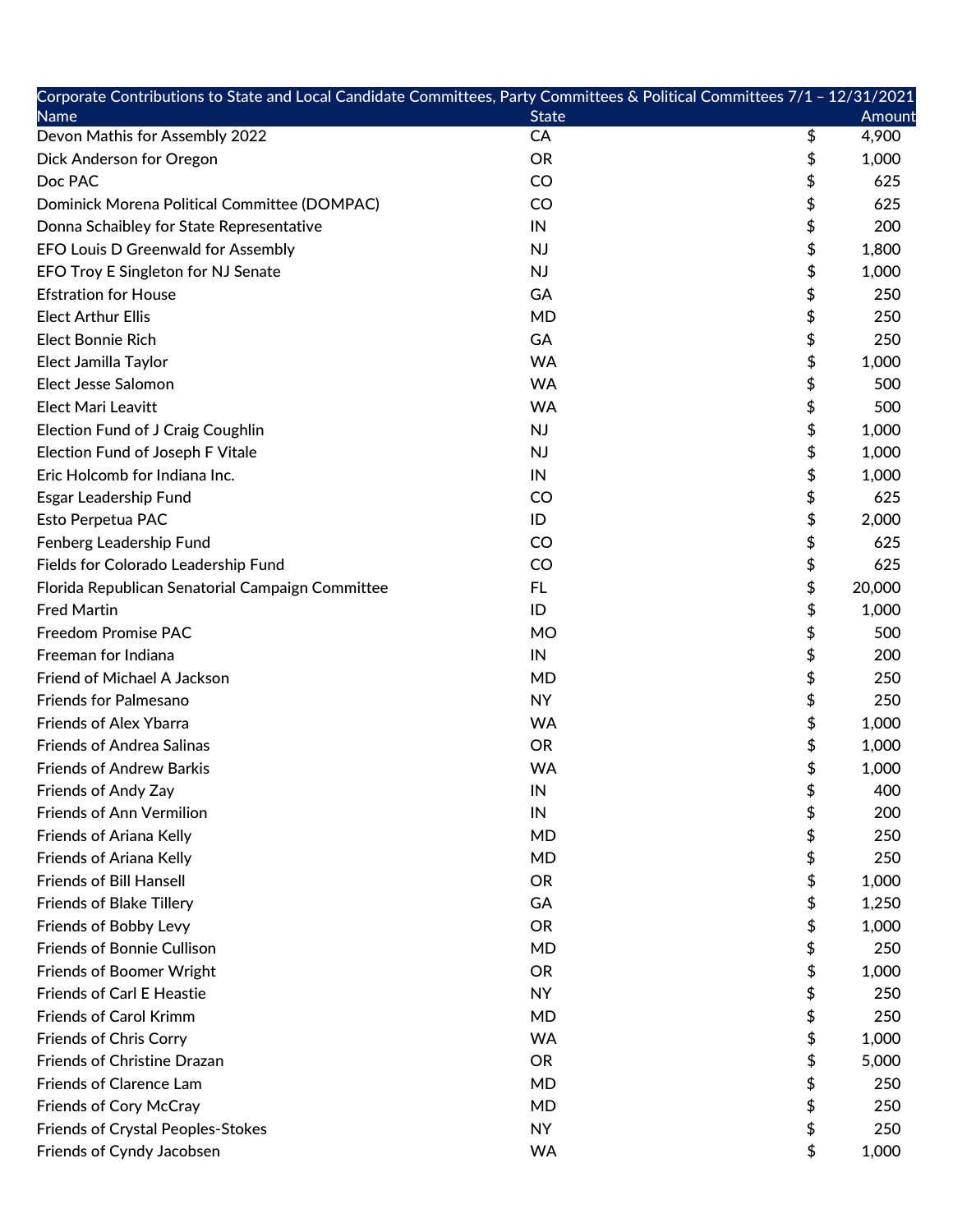| Corporate Contributions to State and Local Candidate Committees, Party Committees & Political Committees 7/1 - 12/31/2021 |              |               |
|---------------------------------------------------------------------------------------------------------------------------|--------------|---------------|
| <b>Name</b>                                                                                                               | <b>State</b> | <b>Amount</b> |
| <b>Friends of Dan Rayfield</b>                                                                                            | <b>OR</b>    | \$<br>1,000   |
| <b>Friends of Danny Garrett</b>                                                                                           | AL           | \$<br>1,000   |
| <b>Friends of Deb Patterson</b>                                                                                           | <b>OR</b>    | \$<br>5,000   |
| <b>Friends of Dick Gottfried</b>                                                                                          | <b>NY</b>    | \$<br>250     |
| Friends of Drew Stokesbary                                                                                                | <b>WA</b>    | \$<br>1,000   |
| <b>Friends of Eddie Melton</b>                                                                                            | IN           | \$<br>100     |
| Friends of Elizabeth Steiner Hayward                                                                                      | <b>OR</b>    | \$<br>2,000   |
| <b>Friends of Emily Brewer</b>                                                                                            | VA           | \$<br>500     |
| Friends of Frank Bigelow for Assembly 2022                                                                                | CA           | \$<br>4,900   |
| <b>Friends of Frank Chopp</b>                                                                                             | <b>WA</b>    | \$<br>1,000   |
| <b>Friends of Fred Girod</b>                                                                                              | <b>OR</b>    | \$<br>5,000   |
| <b>Friends of Greg Gilday</b>                                                                                             | <b>WA</b>    | \$<br>1,000   |
| <b>Friends of Guy Guzzone</b>                                                                                             | <b>MD</b>    | \$<br>250     |
| <b>Friends of Jason Gallion</b>                                                                                           | <b>MD</b>    | \$<br>250     |
| <b>Friends of Jeremie Dufault</b>                                                                                         | <b>WA</b>    | \$<br>1,000   |
| <b>Friends of Jim Ferrell</b>                                                                                             | <b>WA</b>    | \$<br>1,000   |
| Friends of Jim Walsh                                                                                                      | <b>WA</b>    | \$<br>1,000   |
| Friends of Joe Fitzgibbon                                                                                                 | <b>WA</b>    | \$<br>1,000   |
| Friends of Joseline Pena-Melnyk                                                                                           | <b>MD</b>    | \$<br>250     |
| Friends of Joseline Pena-Melnyk                                                                                           | <b>MD</b>    | \$<br>250     |
| Friends of Julie Fahey                                                                                                    | <b>OR</b>    | \$<br>1,000   |
| <b>Friends of Kam Buckner</b>                                                                                             | IL           | \$<br>5,000   |
| <b>Friends of Karen Keiser</b>                                                                                            | <b>WA</b>    | \$<br>1,000   |
| Friends of Kathy Byron                                                                                                    | VA           | \$<br>500     |
| Friends of Kathy Hochul                                                                                                   | <b>NY</b>    | \$<br>1,000   |
| Friends of Kathy Klausmeier                                                                                               | <b>MD</b>    | \$<br>250     |
| Friends of Katie Fry Hester                                                                                               | <b>MD</b>    | \$<br>250     |
| <b>Friends of Kelly Chambers</b>                                                                                          | <b>WA</b>    | \$<br>1,000   |
| <b>Friends of Ken Kerr</b>                                                                                                | <b>MD</b>    | \$<br>250     |
| <b>Friends of Kirill Reznik</b>                                                                                           | <b>MD</b>    | \$<br>250     |
| <b>Friends of Larry Springer</b>                                                                                          | <b>WA</b>    | \$<br>1,000   |
| <b>Friends of Laurie Jinkins</b>                                                                                          | <b>WA</b>    | \$<br>1,000   |
| Friends of Lee Beyer                                                                                                      | <b>OR</b>    | \$<br>1,500   |
| <b>Friends of Lee Ware</b>                                                                                                | VA           | \$<br>500     |
| <b>Friends of Lily Morgan</b>                                                                                             | <b>OR</b>    | \$<br>1,000   |
| Friends of Lisa Reynolds                                                                                                  | <b>OR</b>    | \$<br>1,000   |
| Friends of Liz Brown                                                                                                      | IN           | \$<br>300     |
| <b>Friends of Manka</b>                                                                                                   | <b>WA</b>    | \$<br>1,000   |
| <b>Friends of Marc Korman</b>                                                                                             | <b>MD</b>    | \$<br>250     |
| <b>Friends of Marcus Riccelli</b>                                                                                         | <b>WA</b>    | \$<br>1,000   |
| <b>Friends of Marcus Wiedower</b>                                                                                         | GA           | \$<br>250     |
| <b>Friends of Nicole Macri</b>                                                                                            | <b>WA</b>    | \$<br>1,000   |
| <b>Friends of Obie Patterson</b>                                                                                          | MD           | \$<br>250     |
| <b>Friends of Pam Beidle</b>                                                                                              | <b>MD</b>    | \$<br>250     |
| <b>Friends of Patty Kuderer</b>                                                                                           | <b>WA</b>    | \$<br>1,000   |
| Friends of Phil Fortunato                                                                                                 | WA           | \$<br>1,000   |
|                                                                                                                           |              |               |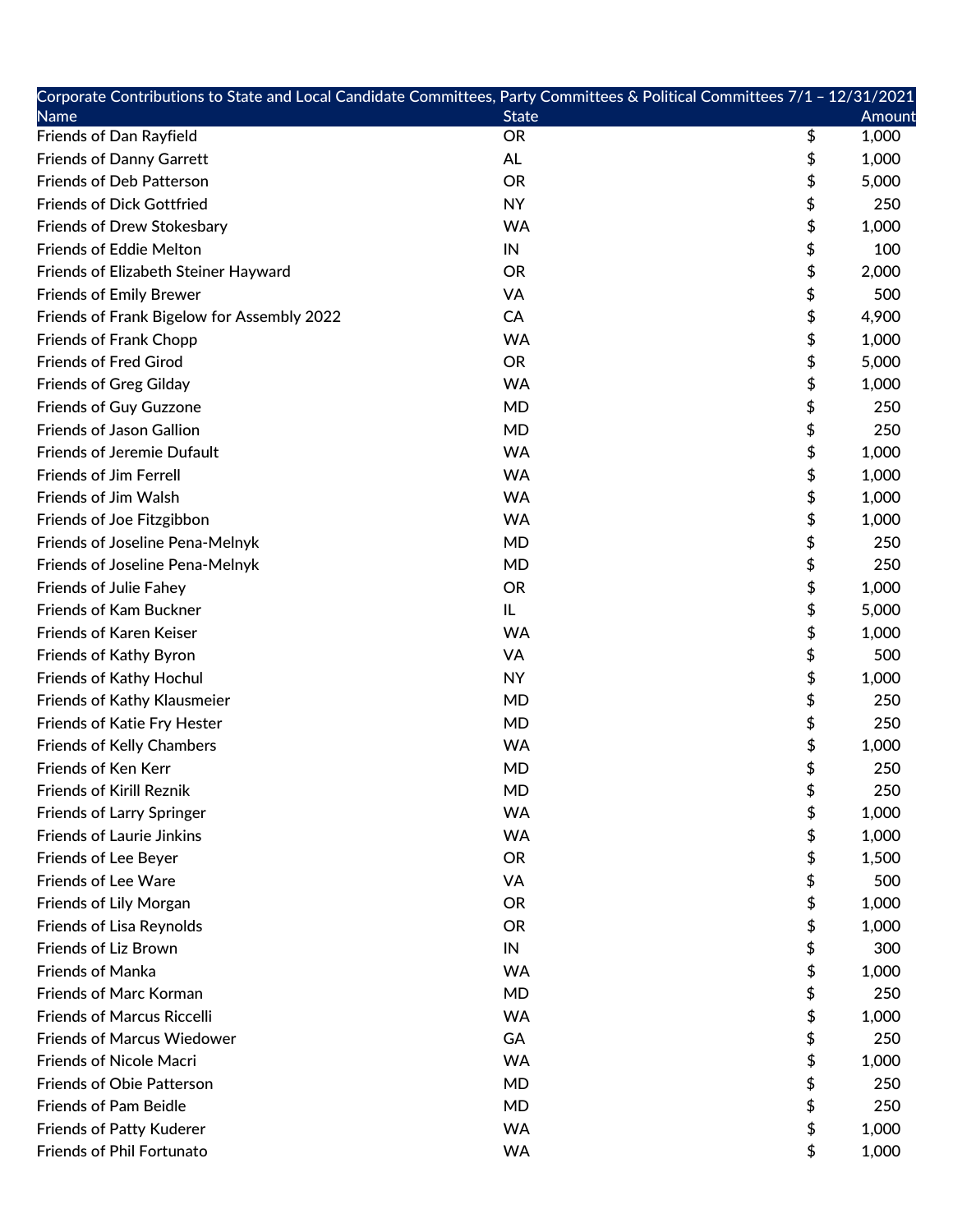| Corporate Contributions to State and Local Candidate Committees, Party Committees & Political Committees 7/1 - 12/31/2021 |               |             |
|---------------------------------------------------------------------------------------------------------------------------|---------------|-------------|
| <b>Name</b>                                                                                                               | <b>State</b>  | Amount      |
| <b>Friends of Raquel Moore-Green</b>                                                                                      | <b>OR</b>     | \$<br>1,000 |
| <b>Friends of Reuven Carlyle</b>                                                                                          | <b>WA</b>     | \$<br>1,000 |
| <b>Friends of Rob Nosse</b>                                                                                               | <b>OR</b>     | \$<br>2,500 |
| Friends of Rob Wagner                                                                                                     | <b>OR</b>     | \$<br>2,500 |
| Friends of Robbyn Lewis                                                                                                   | <b>MD</b>     | \$<br>250   |
| <b>Friends of Santos</b>                                                                                                  | <b>WA</b>     | \$<br>500   |
| <b>Friends of Sarah Elfreth</b>                                                                                           | <b>MD</b>     | \$<br>250   |
| <b>Friends of Sarah Peters</b>                                                                                            | <b>NV</b>     | \$<br>750   |
| <b>Friends of Scott Hammond</b>                                                                                           | <b>NV</b>     | \$<br>750   |
| <b>Friends of Senator Breslin</b>                                                                                         | <b>NY</b>     | \$<br>250   |
| Friends of Shazala Hashmi                                                                                                 | VA            | \$<br>500   |
| <b>Friends of Shelly Boshart Davis</b>                                                                                    | <b>OR</b>     | \$<br>1,000 |
| Friends of Sheri Schouten                                                                                                 | <b>OR</b>     | \$<br>1,000 |
| <b>Friends of Sioban Dunavant</b>                                                                                         | VA            | \$<br>500   |
| <b>Friends of Spencer Hutchins</b>                                                                                        | <b>WA</b>     | \$<br>1,000 |
| <b>Friends of Susan Krebs</b>                                                                                             | <b>MD</b>     | \$<br>250   |
| <b>Friends of Suzanne Crouch</b>                                                                                          | IN            | \$<br>3,000 |
| <b>Friends of Tana Senn</b>                                                                                               | <b>WA</b>     | \$<br>500   |
| Friends of Teresa Alonso Leon                                                                                             | <b>OR</b>     | \$<br>1,000 |
| Friends of Tina Kotek                                                                                                     | <b>OR</b>     | \$<br>2,500 |
| <b>Friends of Vandana Slatter</b>                                                                                         | <b>WA</b>     | \$<br>500   |
| Friends of Vikki                                                                                                          | <b>OR</b>     | \$<br>1,000 |
| Friends to Elect Larry Hoff                                                                                               | <b>WA</b>     | \$<br>500   |
| Friends to Elect Lynda Wilson                                                                                             | <b>WA</b>     | \$<br>1,000 |
| G Murrell Smith Jr, Candidate for State House                                                                             | SC            | \$<br>1,000 |
| <b>Gallagher for Assembly 2022</b>                                                                                        | CA            | \$<br>4,900 |
| <b>Garnett Leadership Fund</b>                                                                                            | CO            | \$<br>625   |
| <b>Gerald E Greene</b>                                                                                                    | GA            | \$<br>250   |
| <b>Gerald Malloy</b>                                                                                                      | SC            | \$<br>250   |
| <b>Gipson for Assembly 2022</b>                                                                                           | CA            | \$<br>4,900 |
| Gotta Have Faith                                                                                                          | CO            | \$<br>625   |
| Gray for Assembly 2022                                                                                                    | CA            | \$<br>4,900 |
| Gray for Colorado Leadership Fund                                                                                         | CO            | \$<br>625   |
| <b>Greg Albritton Campaign</b>                                                                                            | AL            | \$<br>1,000 |
| <b>Grow Freedom Fund</b>                                                                                                  | CO            | \$<br>625   |
| HailePAC                                                                                                                  | <b>TN</b>     | \$<br>1,000 |
| Hansen Leadership Fund                                                                                                    | CO            | \$<br>625   |
| <b>Hatchett for House</b>                                                                                                 | GA            | \$<br>500   |
| Hayden for Oregon                                                                                                         | <b>OR</b>     | \$<br>1,000 |
| Hayes for Delegate                                                                                                        | VA            | \$<br>500   |
| Heath Flora for Assembly 2022                                                                                             | CA            | \$<br>4,900 |
| Herod Leadership Fund                                                                                                     | CO            | \$<br>625   |
| Highlands Ranch Republican Leadership PAC                                                                                 | $\mathsf{CO}$ | \$<br>625   |
| Highlands Ranch Republican Leadership PAC                                                                                 | CO            | \$<br>625   |
| House Democratic Campaign Committee                                                                                       | <b>WA</b>     | \$<br>1,000 |
| House Republican Campaign Committee                                                                                       | IN            | \$<br>2,000 |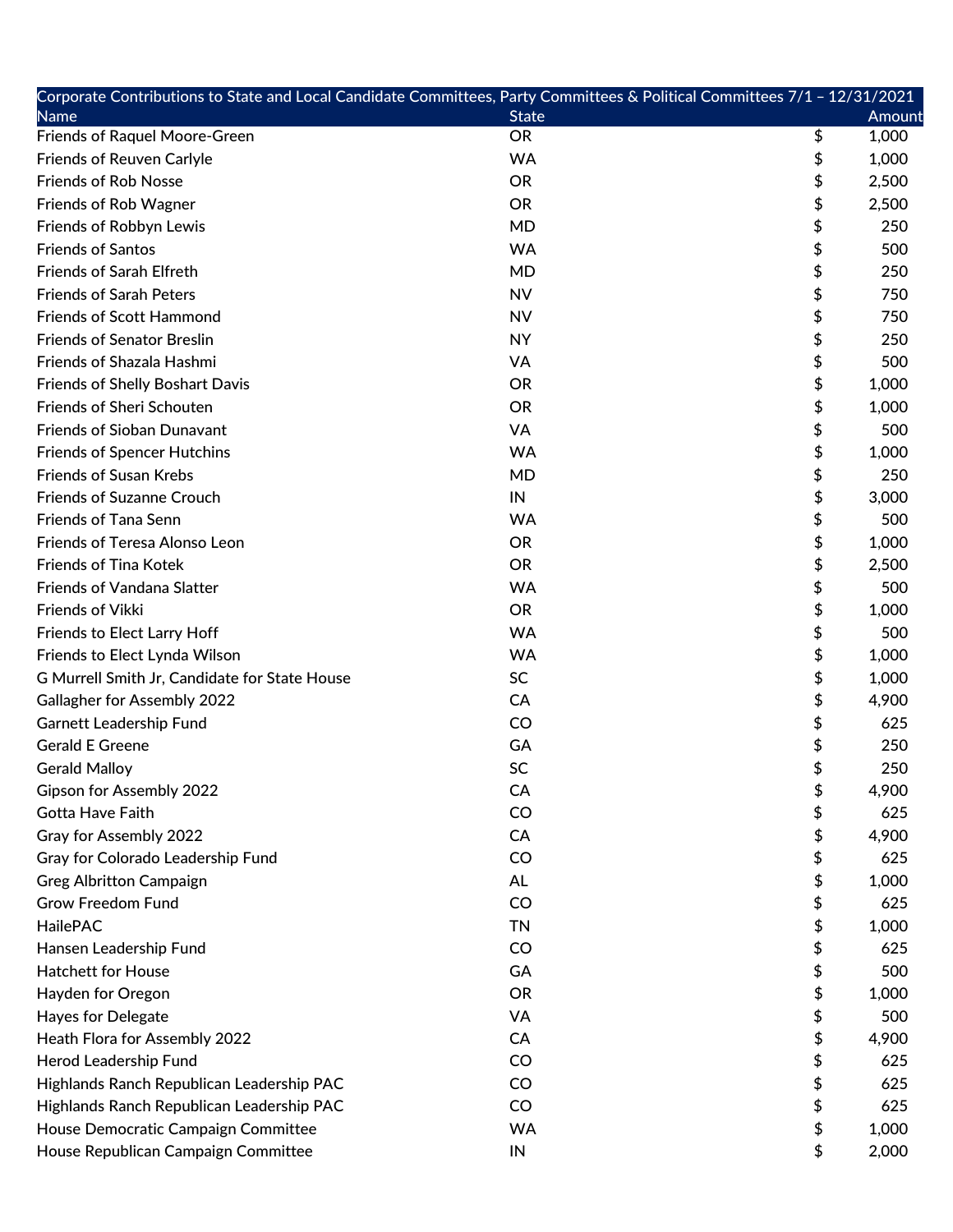| Corporate Contributions to State and Local Candidate Committees, Party Committees & Political Committees 7/1 - 12/31/2021 |              |              |
|---------------------------------------------------------------------------------------------------------------------------|--------------|--------------|
| <b>Name</b>                                                                                                               | <b>State</b> | Amount       |
| House Republican Organizational Committee                                                                                 | <b>WA</b>    | \$<br>1,000  |
| Iman for Colorado Leadership Fund                                                                                         | CO           | \$<br>625    |
| Jack McFarland Campaign Fund                                                                                              | LA           | \$<br>1,500  |
| <b>Jack PAC</b>                                                                                                           | <b>TN</b>    | \$<br>1,000  |
| Jack Zika for State Representative                                                                                        | <b>OR</b>    | \$<br>1,000  |
| Janet Nguyen for Assembly 2022                                                                                            | CA           | \$<br>4,900  |
| Javier Valdez for State Representative                                                                                    | <b>WA</b>    | \$<br>1,000  |
| Jay West for SC House District 7                                                                                          | <b>SC</b>    | \$<br>500    |
| <b>JCB PAC</b>                                                                                                            | <b>TN</b>    | \$<br>1,000  |
| Jean Leising for State Senate                                                                                             | IN           | \$<br>200    |
| Jeffrey Holy for Senate                                                                                                   | <b>WA</b>    | \$<br>1,000  |
| Jesse Gabriel for Assembly 2022                                                                                           | CA           | \$<br>3,400  |
| Jim Cooper for Assembly 2022                                                                                              | CA           | \$<br>3,400  |
| Jimmy Harris Campaign Fund                                                                                                | LA           | \$<br>2,500  |
| Joann Ginal for Colorado Leadership PAC                                                                                   | CO           | \$<br>625    |
| John F McKeon for Assembly Election Fund                                                                                  | <b>NJ</b>    | \$<br>1,000  |
| John Flanders Kennedy for State Senate District No 18                                                                     | GA           | \$<br>750    |
| Johnson Victory PAC                                                                                                       | <b>TN</b>    | \$<br>1,000  |
| Jordan Cunningham for Assembly 2022                                                                                       | CA           | \$<br>4,900  |
| <b>JRICH PAC</b>                                                                                                          | CO           | \$<br>625    |
| Judy Amabile Leadership Fund                                                                                              | CO           | \$<br>625    |
| Julie Morrison for State Senate                                                                                           | IL.          | \$<br>5,000  |
| Kate Lieber for State Senate                                                                                              | <b>OR</b>    | \$<br>1,000  |
| Kay for Senate                                                                                                            | GA           | \$<br>750    |
| Kay Ivey for Governor Inc                                                                                                 | AL           | \$<br>3,000  |
| Kemp for Governor                                                                                                         | GA           | \$<br>7,750  |
| <b>KEVPAC</b>                                                                                                             | <b>TN</b>    | \$<br>1,000  |
| <b>Key PAC</b>                                                                                                            | <b>TN</b>    | \$<br>1,000  |
| <b>KPAC</b>                                                                                                               | CO           | \$<br>625    |
| Krizek for Delegate                                                                                                       | VA           | \$<br>500    |
| KSL Inc. (House)                                                                                                          | KY           | \$<br>25,000 |
| KSL Inc. (Senate)                                                                                                         | KY           | \$<br>10,000 |
| Lackey for Assembly 2022                                                                                                  | CA           | \$<br>4,900  |
| Lamberth PAC                                                                                                              | <b>TN</b>    | \$<br>1,000  |
| Larry C Stutts Campaign                                                                                                   | AL           | \$<br>1,500  |
| Laurie Davies for Assembly                                                                                                | CA           | \$<br>4,900  |
| Laurie Lickley or Lickley for Idaho                                                                                       | ID           | \$<br>1,000  |
| Leroy Garcia Leadership Fund                                                                                              | CO           | \$<br>625    |
| Lewis and Clark Leadership PAC                                                                                            | <b>MO</b>    | \$<br>500    |
| Liberty Leadership Political Action Committee                                                                             | CO           | \$<br>625    |
| <b>Lincoln PAC</b>                                                                                                        | <b>MO</b>    | \$<br>500    |
| Lindsey for Colorado Leadership Fund                                                                                      | CO           | \$<br>625    |
| Lisa Calderon for Assembly 2022                                                                                           | CA           | \$<br>1,500  |
| Lundeen Leadership Fund                                                                                                   | CO           | \$<br>625    |
| Lynn Findley for State Representative                                                                                     | <b>OR</b>    | \$<br>1,000  |
| <b>MACC PAC</b>                                                                                                           | <b>AL</b>    | \$<br>1,500  |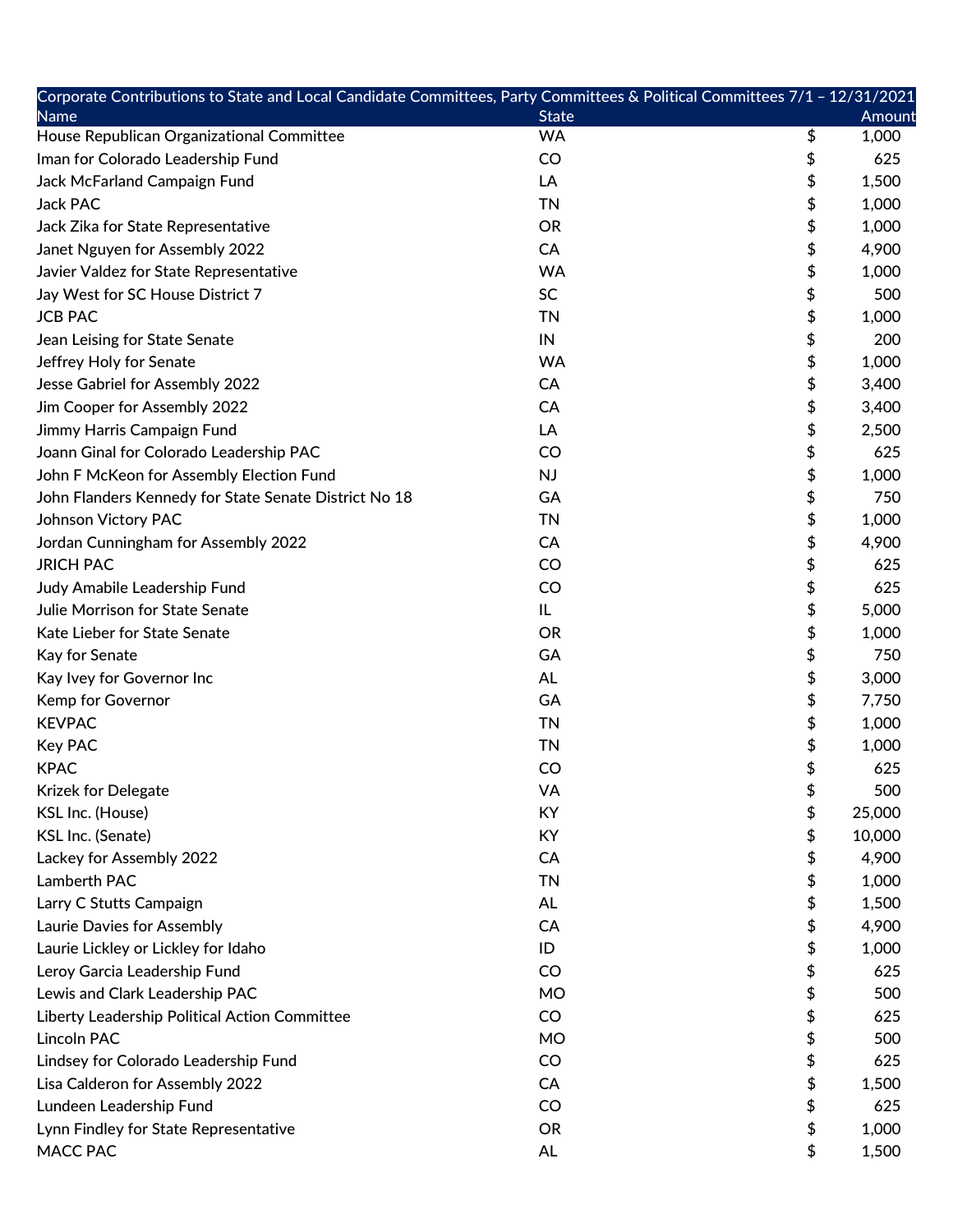| Corporate Contributions to State and Local Candidate Committees, Party Committees & Political Committees 7/1 – 12/31/2021 |              |             |  |
|---------------------------------------------------------------------------------------------------------------------------|--------------|-------------|--|
| <b>Name</b>                                                                                                               | <b>State</b> | Amount      |  |
| <b>Majorities Matter PAC</b>                                                                                              | CO           | 625<br>\$   |  |
| Mark T Abraham                                                                                                            | LA           | \$<br>2,000 |  |
| Marko Liias for Senate                                                                                                    | <b>WA</b>    | \$<br>1,000 |  |
| Marsh for Tennessee Business PAC                                                                                          | <b>TN</b>    | \$<br>1,000 |  |
| Maryland House Democratic Caucus Committee                                                                                | <b>MD</b>    | \$<br>1,500 |  |
| Matt Lehman for State Representative                                                                                      | IN           | \$<br>400   |  |
| McCluskie for Colorado Leadership Fund                                                                                    | CO           | \$<br>625   |  |
| McLachlan Leadership Fund                                                                                                 | CO           | \$<br>625   |  |
| <b>McMaster for Governor</b>                                                                                              | SC           | \$<br>1,500 |  |
| <b>McPAC</b>                                                                                                              | <b>TN</b>    | \$<br>1,500 |  |
| Megan Dahle for Assembly 2022                                                                                             | CA           | \$<br>4,900 |  |
| Michael Dugan for State Senate                                                                                            | GA           | \$<br>750   |  |
| Michelle Downey Caldier for State Representative                                                                          | <b>WA</b>    | \$<br>1,000 |  |
| <b>Mighty Missouri PAC</b>                                                                                                | <b>MO</b>    | \$<br>1,000 |  |
| Mike Gambrell for State Senate                                                                                            | SC           | \$<br>250   |  |
| Mike Jones Jr State Senate District 31                                                                                    | <b>AL</b>    | \$<br>1,000 |  |
| Missouri Forward PAC                                                                                                      | <b>MO</b>    | \$<br>1,000 |  |
| Missouri United                                                                                                           | <b>MO</b>    | \$<br>1,000 |  |
| Monica PAC                                                                                                                | CO           | 625         |  |
| Murse PAC                                                                                                                 | CO           | \$<br>625   |  |
| Nellie Pou for Senate                                                                                                     | NJ           | \$<br>1,000 |  |
| New Mexicans for Michelle Inc.                                                                                            | <b>NM</b>    | \$<br>5,000 |  |
| NOCO Leadership PAC                                                                                                       | CO           | \$<br>625   |  |
| Ohio House Republican Alliance Building Fund                                                                              | OH           | \$<br>3,750 |  |
| Orale Fund                                                                                                                | CO           | \$<br>625   |  |
| <b>Oregonians for Clem</b>                                                                                                | <b>OR</b>    | \$<br>1,000 |  |
| Orr for Senate Committee                                                                                                  | AL           | \$<br>1,000 |  |
| Ozark Gateway Leadership PAC                                                                                              | <b>MO</b>    | \$<br>500   |  |
| <b>Panhandle Prosperity</b>                                                                                               | <b>FL</b>    | \$<br>5,000 |  |
| Patterson for Assembly 2022                                                                                               | СA           | \$<br>4,900 |  |
| Paul W Lee Campaign                                                                                                       | <b>AL</b>    | \$<br>1,500 |  |
| PB Pac                                                                                                                    | <b>TN</b>    | \$<br>1,000 |  |
| People for Pedersen                                                                                                       | <b>WA</b>    | \$<br>1,000 |  |
| People for Rebecca Saldana                                                                                                | <b>WA</b>    | \$<br>1,000 |  |
| People for Timm Ormsby                                                                                                    | <b>WA</b>    | \$<br>1,000 |  |
| Pete Lee Leadership Fund                                                                                                  | CO           | 625<br>\$   |  |
| Peter Courtney for State Senate                                                                                           | <b>OR</b>    | \$<br>1,000 |  |
| Pettersen PAC                                                                                                             | CO           | 625<br>\$   |  |
| Phillip Chen for Assembly 2022                                                                                            | CA           | \$<br>4,900 |  |
| Portantino for Superintendent of Public Instruction 2026                                                                  | CA           | \$<br>4,900 |  |
| <b>Putting Colorado First</b>                                                                                             | CO           | 635<br>\$   |  |
| Ralston for Representative Committee Inc.                                                                                 | GA           | 1,000<br>\$ |  |
| Re-Elect James Ramos for Assembly 2022                                                                                    | CA           | 4,900       |  |
| <b>Rep Russell Ott</b>                                                                                                    | SC           | \$<br>500   |  |
| Republican Senate Campaign Committee Building Fund                                                                        | OH           | \$<br>3,750 |  |
| Robin Titus for AD 38                                                                                                     | <b>NV</b>    | \$<br>750   |  |
|                                                                                                                           |              |             |  |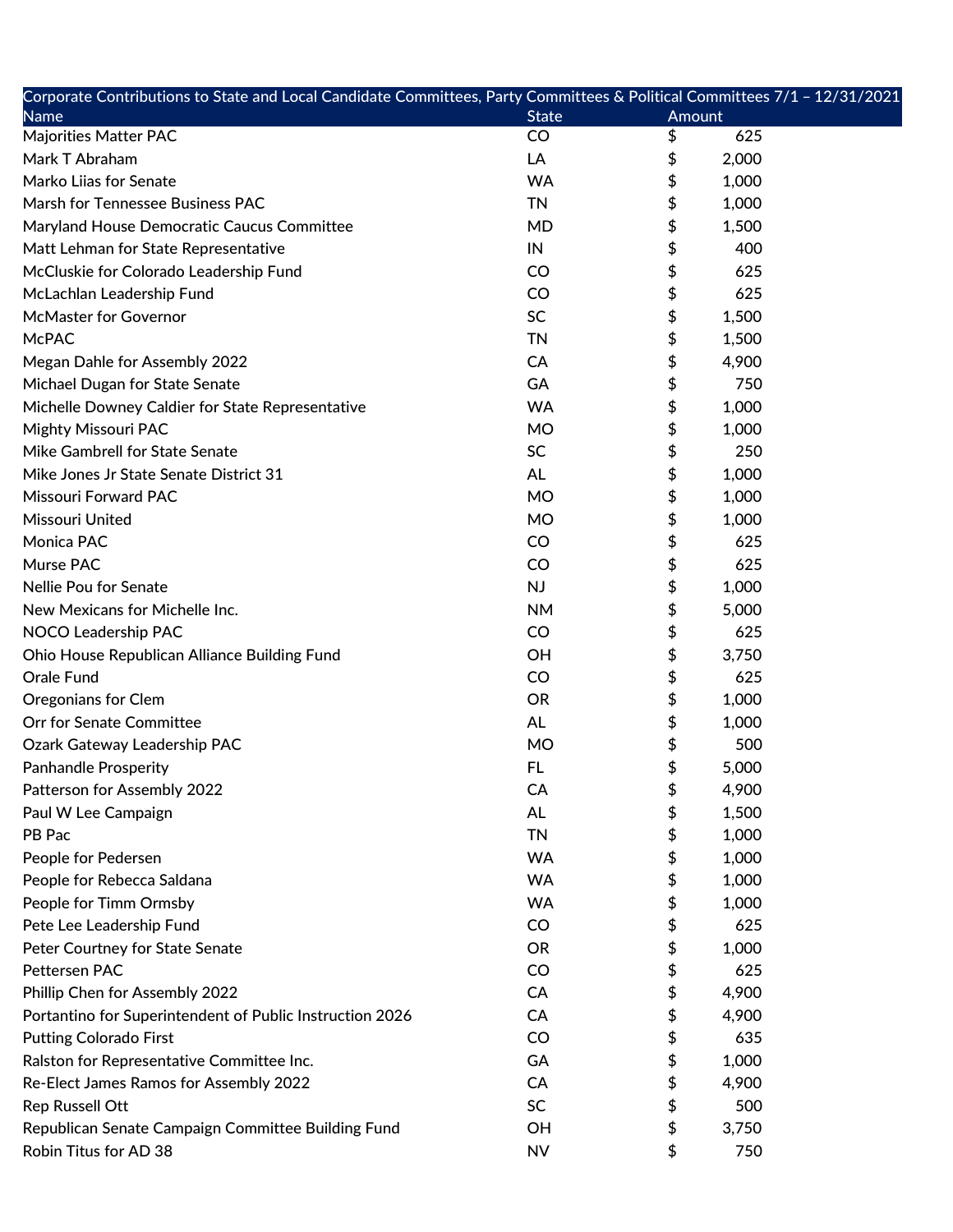| Corporate Contributions to State and Local Candidate Committees, Party Committees & Political Committees 7/1 - 12/31/2021 |              |              |
|---------------------------------------------------------------------------------------------------------------------------|--------------|--------------|
| Name                                                                                                                      | <b>State</b> | Amount       |
| Rodriguez Leadership Fund                                                                                                 | CO           | \$<br>625    |
| Ron Nobel for Oregon                                                                                                      | <b>OR</b>    | \$<br>1,000  |
| Ronnie Cromer Campaign for Senate                                                                                         | <b>SC</b>    | \$<br>500    |
| Rudy Salas for Assembly 2022                                                                                              | CA           | \$<br>4,900  |
| Rural Liberty Political Action Committee                                                                                  | CO           | \$<br>625    |
| <b>RY-PAC</b>                                                                                                             | <b>TN</b>    | \$<br>1,000  |
| Sabrina Cervantes for Assembly 2022                                                                                       | CA           | \$<br>4,900  |
| Sandifer for the House                                                                                                    | SC           | \$<br>1,000  |
| Senate Majority Campaign Committee                                                                                        | IN           | \$<br>2,000  |
| Senate Majority Fund                                                                                                      | CO           | \$<br>12,500 |
| Senate Republican Campaign Committee                                                                                      | <b>WA</b>    | \$<br>1,000  |
| Serena Lucha Leadership Fund                                                                                              | CO           | \$<br>625    |
| Setzler for Senate                                                                                                        | <b>SC</b>    | \$<br>250    |
| Seyarto for Assembly 2022                                                                                                 | CA           | \$<br>4,900  |
| <b>Sharon Cooper for State House</b>                                                                                      | GA           | \$<br>500    |
| Sharon Quirk-Silva for Assembly 2022                                                                                      | CA           | \$<br>1,500  |
| Sharon Quirk-Silva for Assembly 2022                                                                                      | CA           | \$<br>3,400  |
| Shelley Kloba for State House                                                                                             | <b>WA</b>    | \$<br>1,000  |
| Shelly for State                                                                                                          | <b>WA</b>    | \$<br>1,000  |
| Sheree Sample-Hughes Campaign Fund                                                                                        | <b>MD</b>    | \$<br>250    |
| Singleton for Senate                                                                                                      | <b>AL</b>    | \$<br>1,000  |
| Sonya for Dems                                                                                                            | CO           | \$<br>625    |
| Southwest Missouri Patriot PAC                                                                                            | <b>MO</b>    | \$<br>500    |
| Spearman for Nevada                                                                                                       | <b>NV</b>    | \$<br>750    |
| <b>Steve Clouse Campaign</b>                                                                                              | <b>AL</b>    | \$<br>1,000  |
| <b>Steve Kirby Campaign</b>                                                                                               | <b>WA</b>    | \$<br>1,000  |
| <b>Stevens PAC</b>                                                                                                        | <b>TN</b>    | \$<br>1,000  |
| Susan Rubio for Senate 2022                                                                                               | CA           | \$<br>2,100  |
| Suzette Martinez Valladares for Assembly 2022                                                                             | CA           | \$<br>4,900  |
| Synder for Colorado Leadership Fund                                                                                       | CO           | \$<br>625    |
| Synder for Colorado Leadership Fund                                                                                       | CO           | \$<br>625    |
| <b>Tanner Magee for Representative</b>                                                                                    | LA           | \$<br>3,000  |
| <b>Tanner Magee for Representative</b>                                                                                    | LA           | \$<br>500    |
| <b>Tate for Governor</b>                                                                                                  | <b>MS</b>    | \$<br>1,000  |
| Team Barbara Smith Warner                                                                                                 | <b>OR</b>    | \$<br>1,000  |
| Team Western Kentucky Tornado Relief Fund                                                                                 | <b>KY</b>    | \$<br>2,500  |
| Tennessee House Republican Caucus                                                                                         | <b>TN</b>    | \$<br>1,000  |
| Tennessee Senate Republican Caucus                                                                                        | <b>TN</b>    | \$<br>1,500  |
| Tharinger for State Representative                                                                                        | <b>WA</b>    | \$<br>500    |
| The Akbari PAC                                                                                                            | <b>TN</b>    | \$<br>1,000  |
| The Committee to Elect Carolyn F Hugley                                                                                   | GA           | \$<br>250    |
| The Committee to Elect Terry England                                                                                      | GA           | \$<br>1,000  |
| The Friends of Justin Busch                                                                                               | IN           | \$<br>200    |
| The Leadership Council                                                                                                    | <b>WA</b>    | \$<br>5,000  |
| The Reagan Fund                                                                                                           | <b>WA</b>    | \$<br>5,000  |
| Thurston "Smitty" Smith for Assembly 2022                                                                                 | CA           | \$<br>4,900  |